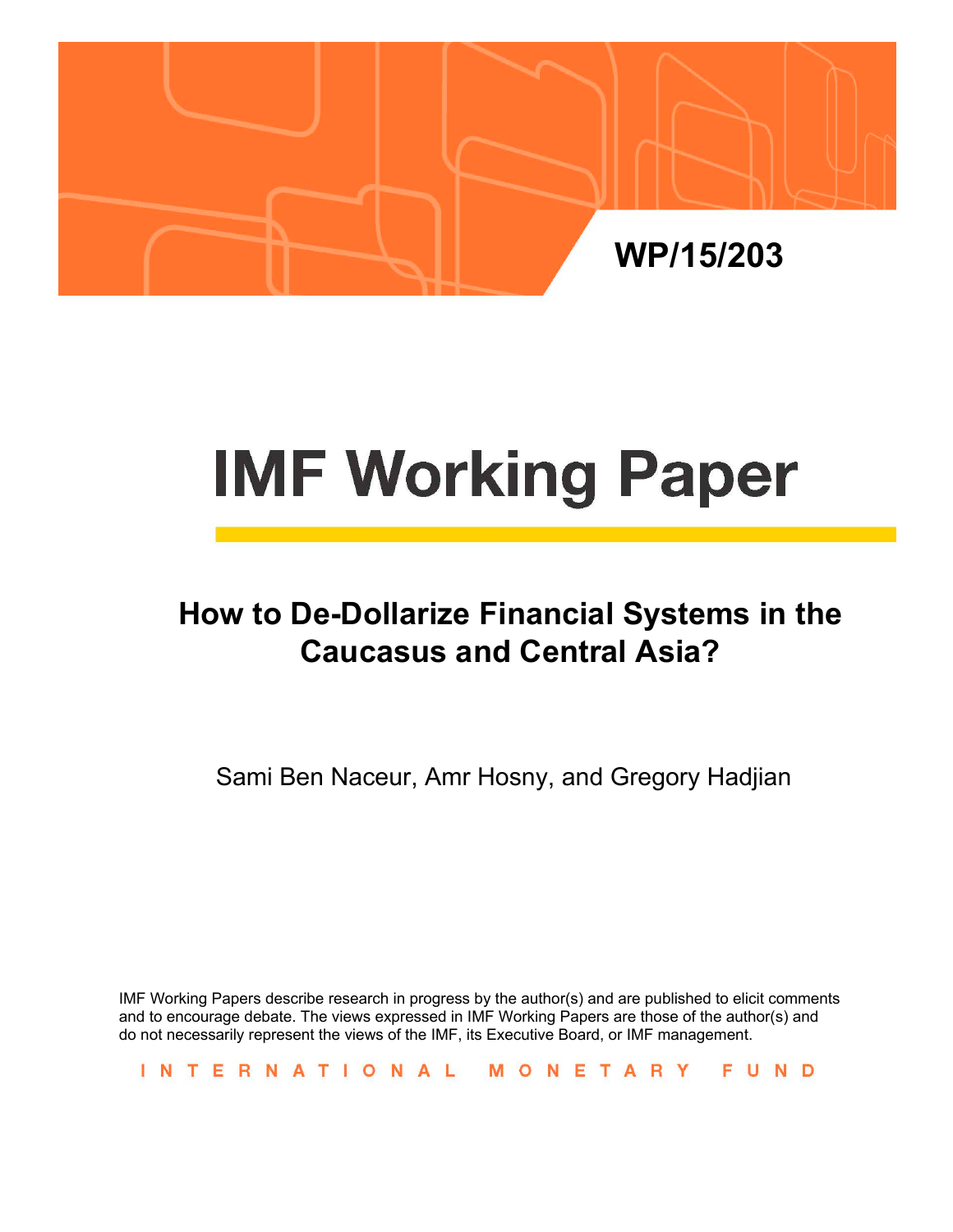#### **IMF Working Paper**

#### Middle East and Central Asia

#### **How to De-Dollarize Financial Systems in the Caucasus and Central Asia?<sup>1</sup>**

Prepared by Sami Ben Naceur, Amr Hosny, and Gregory Hadjian

Authorized for distribution by Natalia Tamirisa

September 2015

**This Working Paper should not be reported as representing the views of the IMF.** The views expressed in this Working Paper are those of the author(s) and do not necessarily represent those of the IMF or IMF policy. Working Papers describe research in progress by the author(s) and are published to elicit comments and to further debate.

#### **Abstract**

Dollarization rates in the Caucasus and Central Asia (CCA) region are among the highest in the world, with adverse consequences for macroeconomic stability, monetary policy transmission, and financial sector development. Using dynamic panel data models, we find that foreign exchange deposits and loans in the CCA are mainly driven by volatile inflation and exchange rates, low financial depth, and asymmetric exchange rate policies biased toward depreciation. Although there is no unique formula for success, empirical studies and cross-country experiences suggest that credible monetary and exchange rate frameworks, low and stable inflation, and deep domestic financial markets are essential ingredients of any dedollarization strategy. In implementation, policymakers need to consider proper sequencing of policies, effective communication as well as risks from potential financial disintermediation and instability, and/or capital flight.

JEL Classification Numbers: E50, G20

Keywords: financial dollarization, financial development, de-dollarization, Central Asia Authors' E-Mail Addresses: [sbennaceur@imf.org;](mailto:sbennaceur@imf.org) [ahosny@imf.org;](mailto:ahosny@imf.org) [gregory.hadjian@gmail.com](mailto:ghadjian@loomissayles.com)

<sup>&</sup>lt;sup>1</sup> The authors would like to thank to Annamaria Kokenyne Ivanics, Heedon Kang, Damiano Sandri, Natalia Tamirisa, Romain Michel Veyrune, and James Walsh for their useful comments and feedback; Kia Penso and Neil Hickey for editorial assistance; Hanan Altimini and Cecilia Prado de Guzman for administrative assistance. All errors and omissions are our own.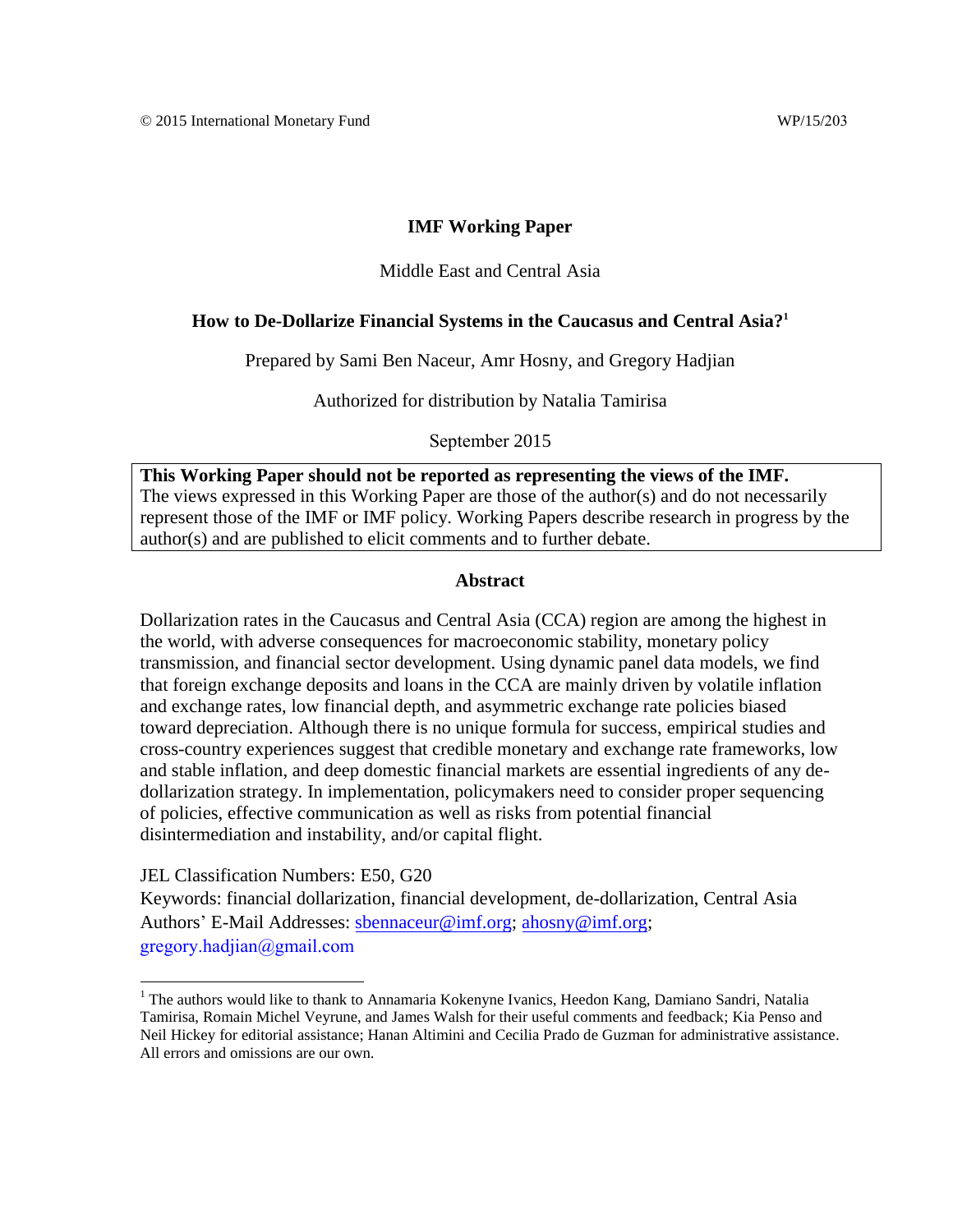## Contents

# Figures

|--|--|--|

## Tables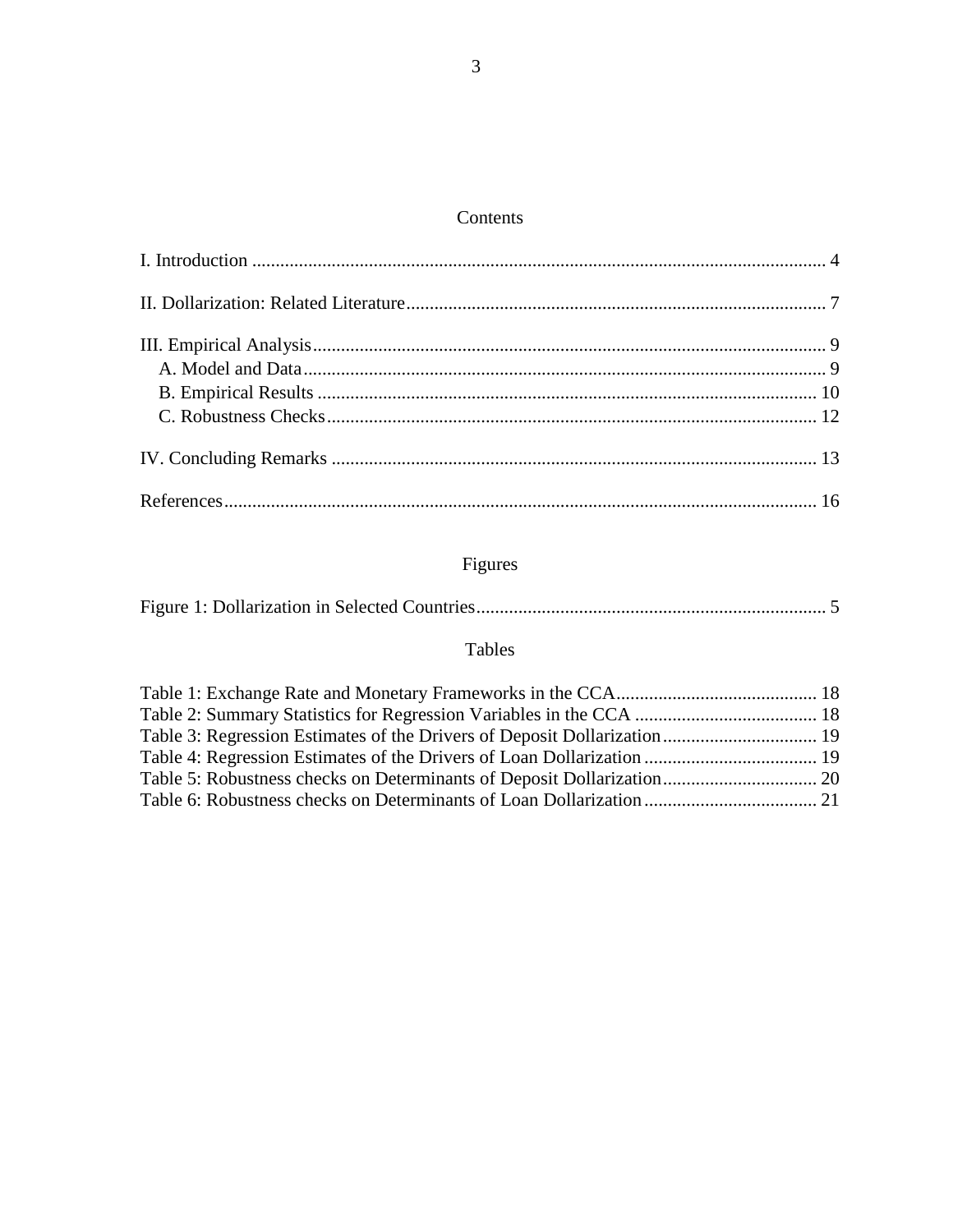#### **I. INTRODUCTION**

<span id="page-3-0"></span>**Financial dollarization is measured as the ratio of foreign exchange (FX) deposits and loans to total deposits and loans.** Dollarization is generally associated with unstable and high inflation, exchange rate volatility, and undisciplined monetary policy. In dollarized economies, residents accumulate foreign currency assets in order to protect local-currency purchasing power, while lenders limit exposure to currency mismatches by lending in foreign currency. Highly dollarized financial systems can complicate the management of macroeconomic policy by weakening standard monetary transmission mechanisms and deepening the impact of the exchange rate channel on the inflation rate. These effects may be exacerbated in managed exchange rate regimes, which are common in many Caucasus and Central Asia (CCA) countries.<sup>2</sup> Dollarization can also increase the likelihood of balance sheet and liquidity risks, threatening the solvency of households, firms, and financial intermediaries subject to currency mismatches.

**Financial dollarization in the CCA is very high compared with many other developing and emerging market economies (Figure 1).** Despite reliably strong economic growth in the past two decades since the dissolution of the Soviet Union, as well as progress in macroeconomic stabilization, dollarization remains persistent in CCA countries. Although dollarization in the region has declined since 2000, this trend reversed temporarily in the aftermath of the global financial crisis; deposit dollarization increased sharply, while loan dollarization rose moderately. More recently, FX deposits and loans have also picked up due to the valuation effects of currency depreciations in a number of countries. Deposit dollarization stood at 46 percent on average in 2013Q4 (the last period in the sample), while loan dollarization was slightly lower at 40 percent.

**The persistence of high dollarization levels in the CCA may be attributed to asymmetric exchange rate policies, inadequate prudential regulations, financial stability concerns, and idiosyncratic economic factors.** CCA countries, especially oil importers, depend greatly on Russia, a key trading partner and source of remittances. Oil exporters are less dependent on Russia but remain exposed to commodity price volatility. Most CCA countries maintain pegged or managed exchange rate regimes, in contrast to many of their peers who have allowed greater exchange rate flexibility and, in some cases, have moved to inflation targeting. Though progress has been made, financial systems generally remain underdeveloped compared with those in many emerging markets. Considered together, these factors may incentive residents to hedge risk by holding foreign currency deposits.

 $\overline{a}$ 

<sup>&</sup>lt;sup>2</sup> CCA countries are Armenia, Azerbaijan, Georgia, Kazakhstan, the Kyrgyz Republic, Tajikistan, Turkmenistan, and Uzbekistan.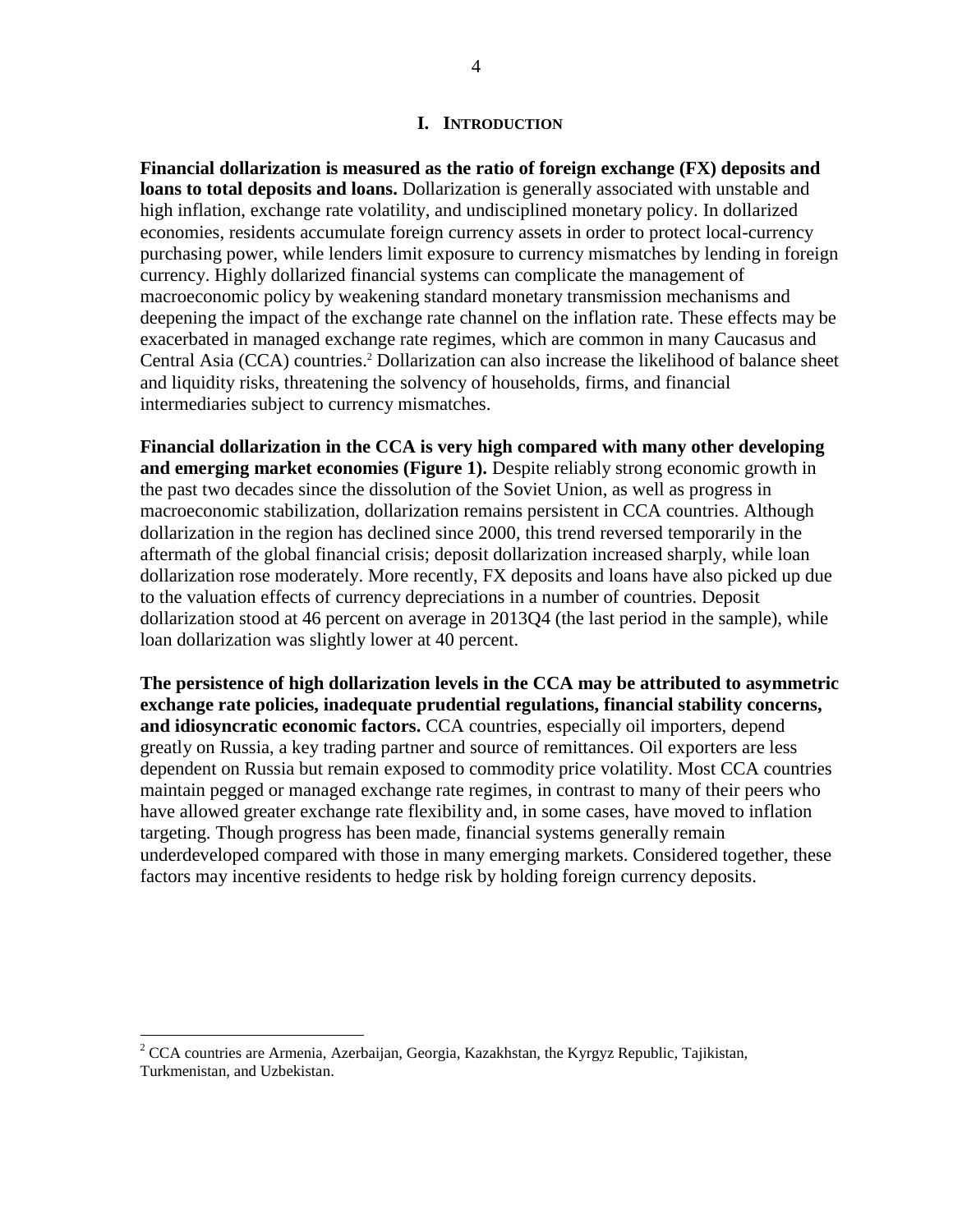<span id="page-4-0"></span>

TKM  $_{\text{AZE}}$   $_{\text{XZE}}$  KGZ

LAC

EMD<sub>®</sub>

UZB

0 10 20 30 40 50 60 70 80

FX loans as % of total loans

# Figure 1: Dollarization in Selected Countries

**Financial dollarization complicates the management of macroeconomic policy and increases financial risks.** A highly dollarized financial system can limit the effectiveness of monetary policy and increase the likelihood of balance sheet and liquidity risks to the extent that currency mismatches exist. These effects may be exacerbated in managed exchange rate regimes, which are common in many CCA countries. Dollarization can also adversely affect the real economy, leading to lower growth and higher output volatility.

**Despite its importance, only a few studies in the literature have covered the** 

KAZ<sup>O</sup>

RUS

AZE

JOR

ZDF

0

20

40

FX deposits as % of total deposits

FX deposits as % of total deposits

60

80

**BRIC** 

**BRA** 

Sources: FSI, authorities and IMF staff calculations

SSA

**determinants of both deposit and loan dollarization.** Rennhack and Nozaki (2006) find that allowing for more exchange rate flexibility and less bias against currency depreciation can reduce deposit dollarization in Latin American countries. More recently, Mwase and Kumah (2015) find that the size and variance of inflation and depreciation are important determinants of deposit dollarization in low-income countries. García-Escriban and Sosa (2011) study the deposit and credit de-dollarization experience of a group of Latin American countries (Bolivia, Paraguay, Peru, and Uruguay) and find that the introduction of prudential measures that create incentives to internalize the risks of dollarization, the development of a capital market in local currency, and successful de-dollarization of deposits have all contributed to a decline in credit dollarization in these countries. Kokenyne and others (2010) highlight the role of exchange rate volatility and macroeconomic stabilization in explaining FX loans for 21 countries and FX deposits for 32 countries from Latin America, Emerging Europe, and Africa.

**To the best of our knowledge, this is the first comprehensive paper to shed light on the determinants of both FX deposits and loans with a special focus on CCA economies.** The literature on the experience of Latin American and Emerging European countries is more developed than that on the CCA. Among the few relevant studies on the CCA in the literature, De Nicolo and others (2005) cover many countries in addition to the CCA and focus only on the causes and consequences of dollarized bank deposits. Honohan (2007) examines short-run variations in deposit dollarization and the effects of exchange rate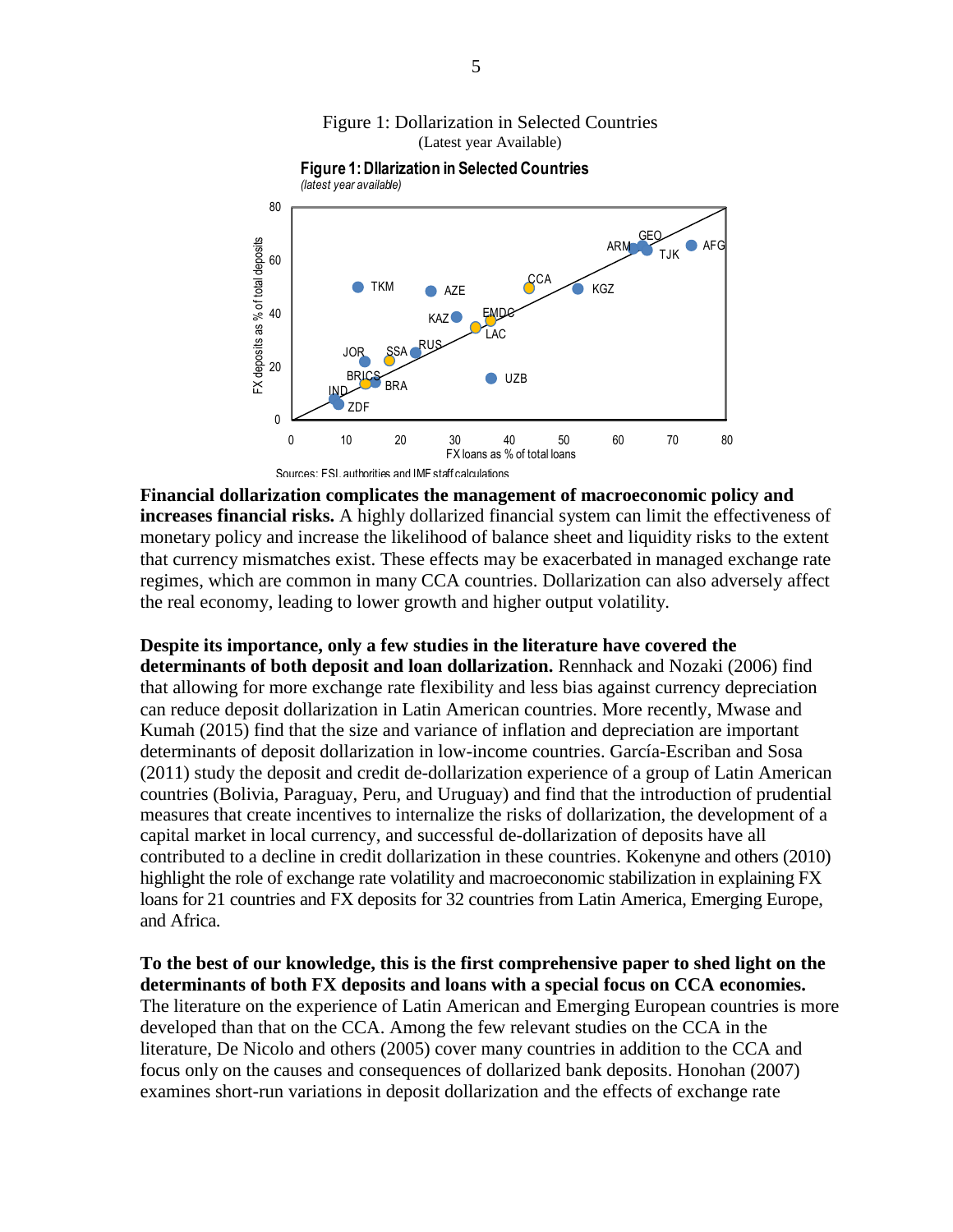changes using a sample that includes several, but not all, CCA countries. Luca and Petrova (2008) focus on the drivers of credit dollarization only in their sample of 21 transition countries, which includes five CCA economies. Neanidis and Savva (2009) study short-run variations in deposit and loan dollarization in a number of transition economies, including Armenia, Georgia, and the Kyrgyz Republic.

**Specifically, this paper aims at** (i) explaining the determinants of the particularly high and persistent rates of dollarization in the CCA; (ii) differentiating between the drivers of deposit and loan dollarization in the CCA; and (ii) using successful de-dollarization country experiences along with our empirical results to suggest a menu of macroeconomic and financial measures that can reduce dollarization in the region.

**The main findings of the paper suggest that although FX deposits and loans in the CCA and other regions of the world are affected by some similar factors, the CCA countries have their own unique set of determinants of dollarization.** Specifically, we find that in the CCA, as in other regions of the world, frequent depreciations and high volatility of exchange rates are associated with a rise in FX deposits, while high inflation increases banks' lending in foreign currency. Other findings suggest that FX deposits and loans show strong persistence, and weak financial development exacerbates financial dollarization. But in contrast to experiences elsewhere, inflation volatility increases both FX deposits and loans in the CCA, while higher inflation per se only affects FX loans. Moreover, the asymmetric exchange rate policies in the CCA induce depositors to hold a higher share of FX deposits to preserve their purchasing power. Lastly, high levels of FX deposits encourage banks to lend to domestic borrowers in foreign currency to maintain matched balance sheet positions.

**The empirical results, as well as successful de-dollarization country experiences, suggest that the CCA countries could reduce dollarization by pursuing a targeted menu of macroeconomic and financial stability measures.** Although there is no single formula for success, credible monetary and exchange rate frameworks, low and stable inflation, and deeper domestic financial markets are essential ingredients of any de-dollarization strategy. Recommendations include a gradual move toward more flexible exchange rates, measures to make the local currency more attractive and reduce the asymmetry of exchange rate policy, and enhancing financial development. When implementing de-dollarization measures, policymakers should take account of risks from potential financial disintermediation and instability as well as capital flight, while bearing in mind that transparent and effective communication is important to build public trust in the credibility of monetary policymaking.

**The paper is structured as follows.** Following this introduction, Section II discusses stylized facts about dollarization and its effects on macroeconomic policy. Section III analyzes the drivers of dollarization and presents the methodology and results, while Section IV proposes macroeconomic and financial measures aiming at reducing dollarization. Finally, Section V concludes.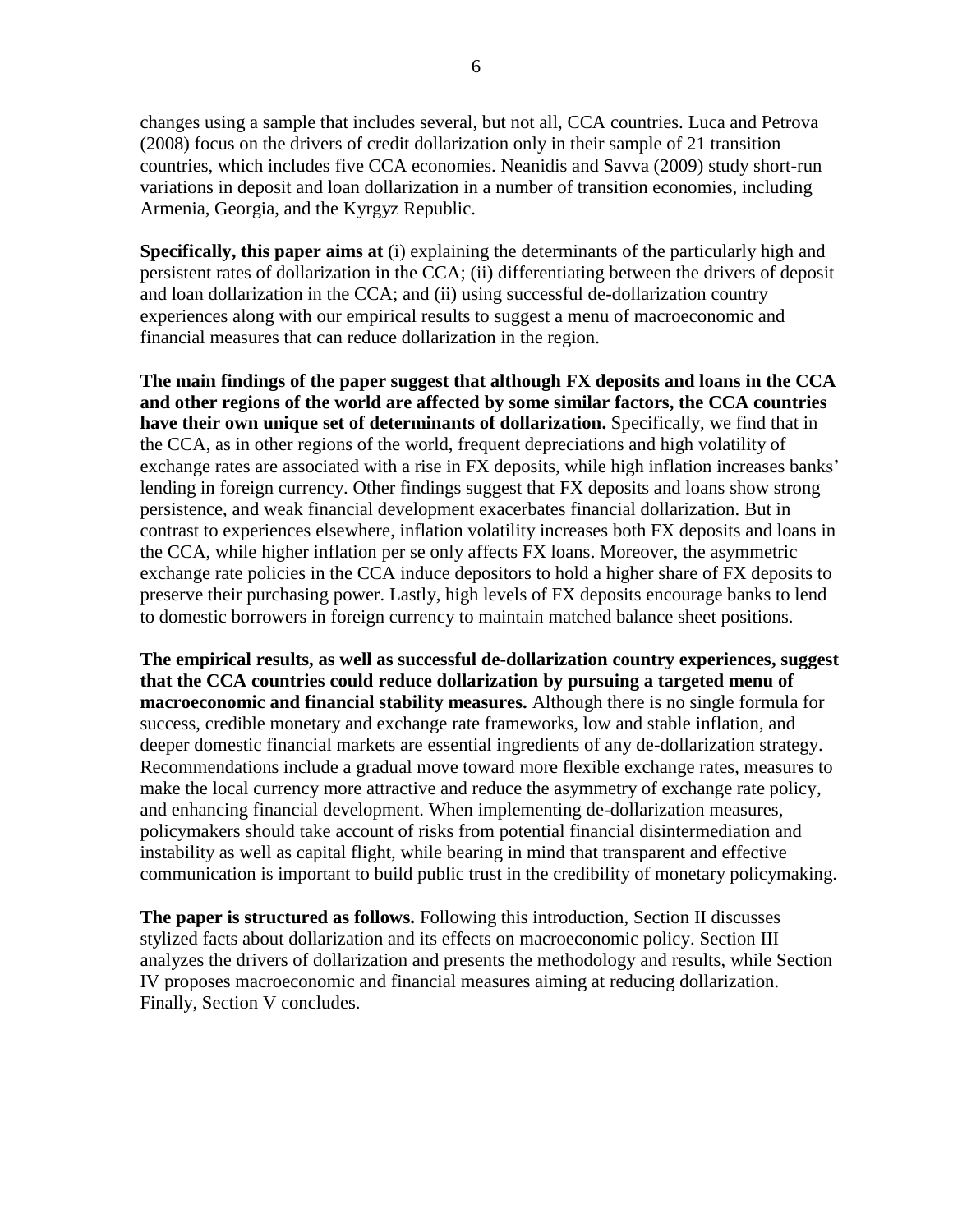#### **II. DOLLARIZATION: LITERATURE REVIEW**

<span id="page-6-0"></span>**Dollarization may affect the autonomy of monetary policy and weaken standard transmission mechanisms,** potentially leading to aggregate demand effects in contrast to those in advanced economies (IMF, 2006). Ize and Yeyati (2005) argue that the interest rate channel becomes ineffective when most intermediation is in dollars. Central banks exert less control over the domestic interest rate channel when residents hold substantial assets and liabilities in foreign currency (Fischer and others, 2013). As a result, exchange rate changes become more important than interest rate changes in the conduct of monetary policy (IMF 2006 and Acosta-Ormaechea and Coble, 2011). Accordingly, price elasticities to monetary shocks are prone to be higher in dollarized countries (Yeyati, 2006).

**Dollarization deepens the impact of the exchange rate channel on the inflation rate.** This effect is particularly visible in managed exchange rate regimes, which are common in many CCA countries (Table 1). Ize and Yeyati (2005) and Leiderman and others (2006) argue that dollarization is associated with higher exchange rate pass-throughs, limiting the countercyclical capacity of domestic monetary policy and exacerbating the fear of floating in dollarized economies.

**The theoretical literature generally associates financial dollarization with unstable and high inflation, exchange rate volatility, and undisciplined monetary policy.** Rennhack and Nozaki (2006) characterize financial dollarization as a rational response to inflation uncertainty; exchange rate regimes biased against depreciation are associated with high financial dollarization levels. In dollarized economies, residents hold foreign currency assets in order to protect local-currency purchasing power, while lenders limit their exposure to currency mismatches by lending in foreign currency.

**Highly dollarized financial systems may be more vulnerable to crises.** Financial risks that arise with dollarization typically include credit risks that may stem from mismatches between dollar assets and liabilities in the private sector's balance sheet, solvency risks arising from potential currency mismatches in the event of large depreciations, and liquidity risks, which can lead to divergence between onshore and offshore interest rates on dollar deposits.<sup>3</sup> De Nicolo, Honohan, and Ize (2005) demonstrate that financial intermediaries in countries with extensive deposit dollarization are prone to higher risk, as measured by nonperforming loan ratios, deposit volatility, and "distance to default" metrics. Fischer and others (2013) argue that dollarization increases the risk of asset and liability mismatches (currency risk) or risks resulting from banks' lending in dollars to clients whose earnings are in local currency (portfolio risk). Dollarized economies are at greater risk of banking crises in the wake of exchange rate depreciations; their financial systems are more fragile, and residents are minimally benefited by the liquidity boost to domestic financial markets (Yeyati, 2006).

 $\overline{a}$ 

 $3$  For more details, see Kokenyne and others (2010), Erasmus and others (2009), Cayazzo and others (2006), and Yeyati (2006).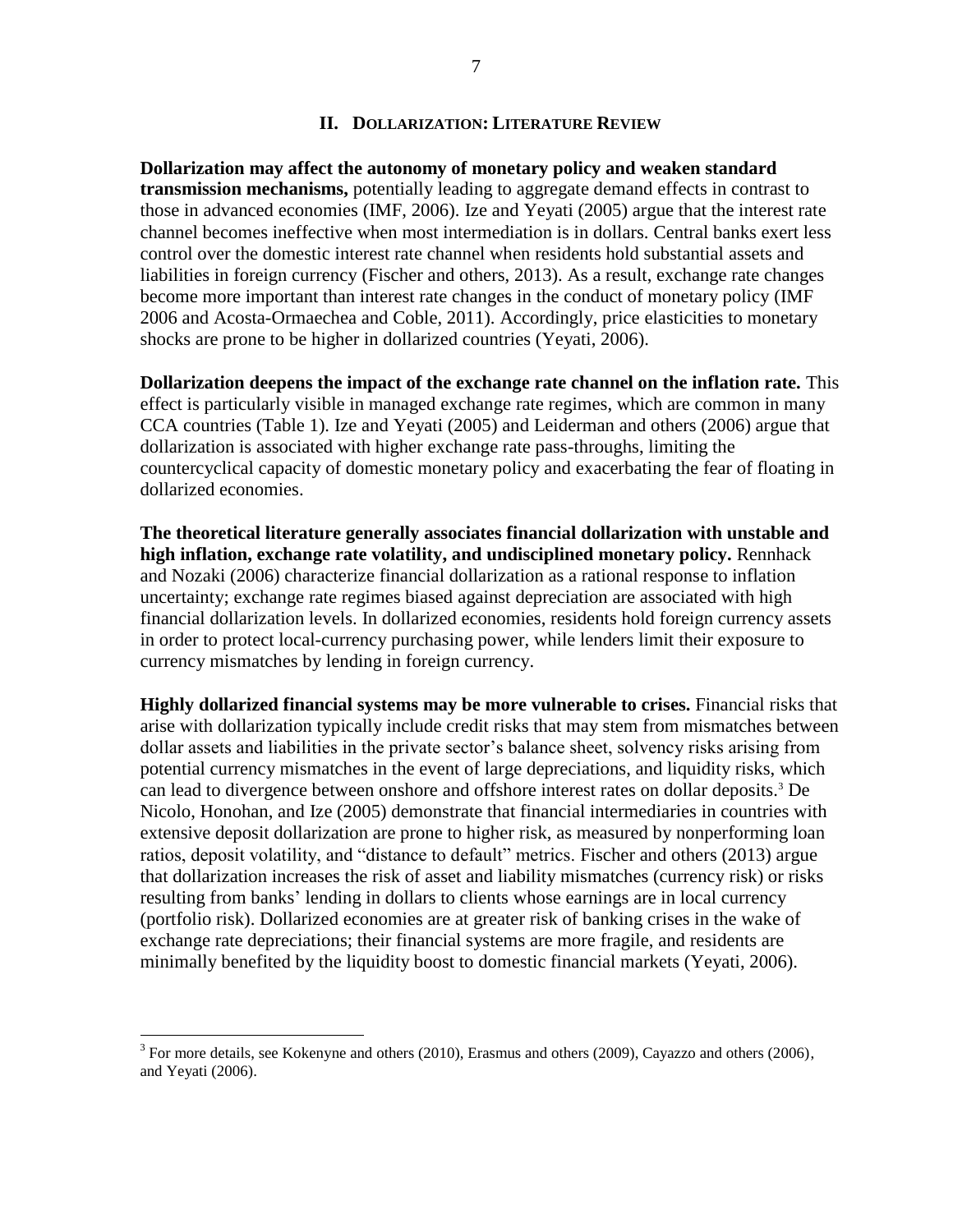**Dollarized economies are associated with higher interest rates spreads.** Honohan (2007) shows that dollarized economies are subject to higher interest rates and interest rate spreads as a consequence of concerns about currency depreciation. Accordingly, price elasticities to monetary shocks are often higher in dollarized countries (Yeyati, 2006). Perhaps owing to weak policy transmission mechanisms, inflation responds more strongly to monetary shocks, and is generally higher in dollarized economies, even when controlling for the path of monetary aggregates.

**Dollarization can also negatively affect the real economy.** A comprehensive study by Yeyati (2006) shows that dollarization is associated with lower growth and higher output volatility, after controlling for typical macroeconomic and institutional variables and potential endogeneity problems.

**Dollarization can be persistent.** Ize and Yeyati (2005) argue that dollarization can be persistent, even in countries that have implemented macroeconomic stabilization policies and successfully reduced inflation, in the presence of asymmetric exchange rate policies, misguided prudential regulations, and financial stability concerns related to currency mismatches. Drawing on the experience of Liberia, Erasmus and others (2009) find that dollarization is particularly persistent in countries with a legacy of poor macroeconomic management and unstable economic conditions. Moreover, dollarization levels may remain elevated even as inflation volatility falls relative to the real exchange rate and the required share of foreign currency assets in the minimum variance portfolio declines (Rennhack, 2006); the most likely reason is the costs involved in transitioning from a dollarized to a nondollarized economy. Rennhack (2006) also presents evidence that dollarization trends in Latin America may be more persistent than elsewhere.

**The empirical literature finds that deposit and loan dollarization are often linked, but the causes and consequences are not necessarily the same.** Garcia-Escribano and Sosa (2011) distinguish between the drivers of deposit dollarization and loan dollarization, showing that the causation stems from changes in deposit dollarization to changes in credit dollarization, which they believe is explained by banks' desire to maintain matched foreign currency positions. In turn, the de-dollarization of deposits contributes to loan dedollarization. Luca and Petrova (2008) confirm that banks' currency matching of assets and liabilities—domestic loans and deposits—drives loan dollarization. Kokenyne and others (2010) study the role of exchange rate volatility in explaining FX loans for 21 countries and FX deposits for 32 countries from Latin America, Emerging Europe, and Africa. They find that exchange rate volatility has a significant impact on FX deposits only, while changes in the exchange rate are statistically significant in both asset and liability dollarization regressions.

**Dollarization can be affected by a number of factors in the short term.** Neanidis and Savva (2009) elaborate on the short-term determinants of financial dollarization. They find that the short-term effects of currency depreciation and expansionary monetary policy tend to have a more severe impact on deposit dollarization in highly dollarized countries. In line with previous results, short-term loan dollarization is largely driven by currency matching by banks. In the short term, an increase in the local-currency interest rate reduces deposit dollarization, while exchange rate depreciation induces residents to acquire foreign-currency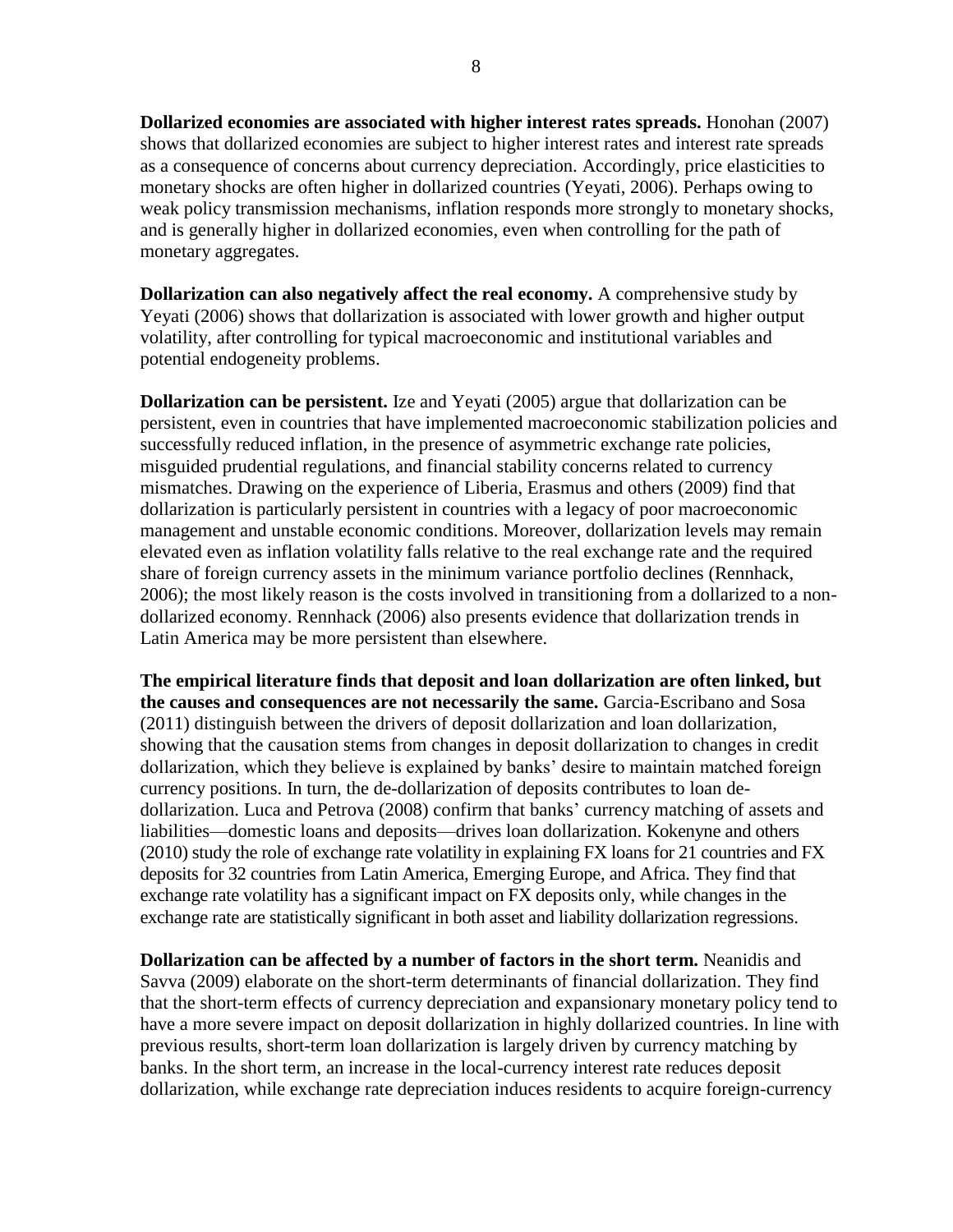assets. Notably, they find that inflation does not affect deposit dollarization in the short term. Honohan (2007) reports that exchange rate depreciation leads to increased dollarization in the short run; however, monetary expansion actually reduces the share of dollarized deposits in the short run as local currency deposits rise mechanically due to the increase in the nominal quantity of local-currency base money. Higher dollarization is also associated with poor institutional quality and procyclical real exchange rates (Yeyati, 2006). Finally, Ize and Yeyati (1998; 2003), using a minimum variance portfolio model, show that the volatility of inflation is an important determinant of the degree of dollarization. When the expected volatility of inflation is high relative to the real exchange rate, residents increase the share of foreign currency assets in their portfolios, hedging against macroeconomic risks by acquiring assets of stable real value in terms of domestic purchasing power.

**Studies of de-dollarization experiences in other regions emphasize the roles of macroeconomic stabilization measures, exchange rate flexibility, and prudential regulations.** Rennhack and Nozaki (2006) examine the drivers of deposit dollarization in Latin American countries and find that allowing for more exchange rate flexibility and less bias against currency depreciation can reduce deposit dollarization. They also suggest adapting prudential regulations to ensure that costs associated with increased financial dollarization are fully internalized in financial contracts. García-Escriban and Sosa (2011) study the deposit and credit de-dollarization experience of a group of Latin American countries (Bolivia, Paraguay, Peru, and Uruguay) and find that exchange rate appreciation has been a key factor explaining deposit de-dollarization, while the introduction of prudential measures that create incentives to internalize the risks of dollarization, the development of a capital market in local currency, and successful de-dollarization of deposits have all contributed to a decline in credit dollarization in these countries. In Peru, García-Escribano (2010) and the IMF (2007) present evidence that dollarized credits and deposits have been reduced through macroeconomic stability, exchange rate flexibility, and the introduction of prudential regulations that better reflect currency risks. The important role of macroeconomic stabilization measures in reducing financial dollarization is discussed at length in Kokenyne and others (2010) for the case studies of Argentina, Pakistan, Chile, Israel, Poland, and Egypt, as well as in Erasmus and others (2009) for Liberia.

#### **III. EMPIRICAL ANALYSIS**

#### **A. Model and Data**

<span id="page-8-1"></span><span id="page-8-0"></span>Building on the models of De Nicolo and others (2005), Neanidis and Savva (2009) and Kokenyne and others (2010), among others, we investigate the drivers of deposit and loan dollarization for a number of countries over the 2001Q1–2014Q1 period:

$$
f \mathbf{x} deposit_t = \beta_0 + \beta_1 f \mathbf{x} deposit_{t-1} + \beta_2 \mathbf{e} x r_t + \beta_3 \mathbf{e} x r \mathbf{v} ol_t + \beta_4 inf_t + \beta_5 inf \mathbf{v} ol_t + \beta_6 \mathbf{c} \mathbf{r} edit_t + \beta_7 \mathbf{e} x r \mathbf{a} y mm \mathbf{e} tr \mathbf{y}_t + \varepsilon_t \quad (1)
$$

 $fx loan_t = \beta_0 + \beta_1 f x loan_{t-1} + \beta_2 f x deeposit_t + \beta_3 e x r_t + \beta_4 e x r vol_t + \beta_5 inf_t + \beta_6 inf vol_t +$  $\beta_7 \text{credit}_t + \beta_8 \text{exrasymmetry}_t + \varepsilon_t$  (2)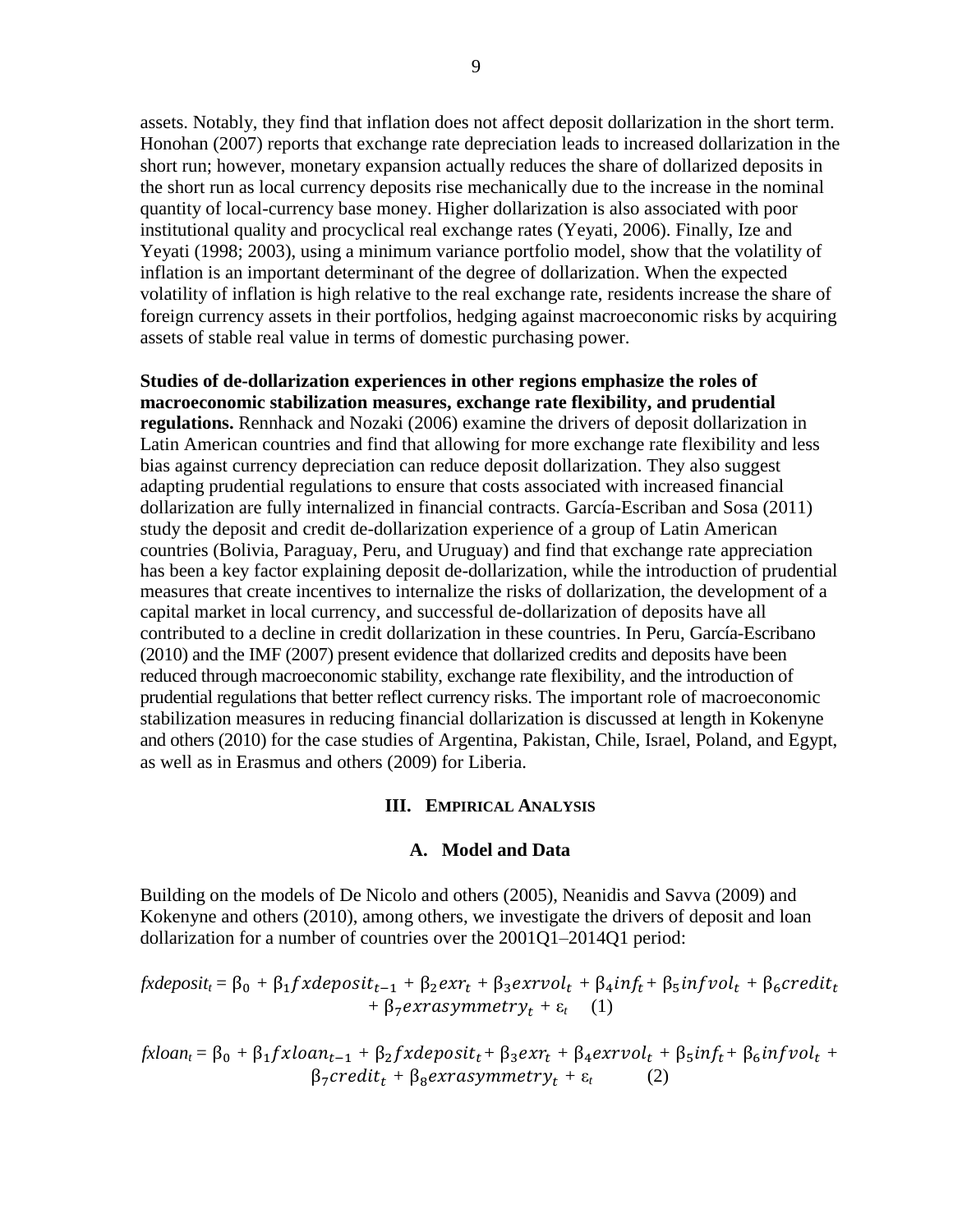where *fxdeposit<sup>t</sup>* and *fxloan<sup>t</sup>* , the dependent variables in the two specifications, are deposit and loan dollarization at time *t*. Independent variables include a lagged dependent variable to account for persistence effects;  $exr_t$  is the exchange rate,  $exrvol_t$  is a measure of exchange rate volatility (the rolling standard deviation of the exchange rate over the previous four quarters), in  $f_t$  is the inflation rate, in  $fvol_t$  is inflation volatility (the rolling standard deviation of inflation over the previous four quarters), and  $credit<sub>t</sub>$  is a measure of financial development proxied by the ratio of credit to the private sector to GDP.<sup>4</sup> Finally, following Rennhack and Nozaki (2006) and Neanidis and Savva (2009), we include  $exrasymmetry_t$  as a dummy variable that captures asymmetry in the exchange rate policy by taking a value of one in cases of depreciation and zero in appreciation. Data sources are IMF International Financial Statistics (IFS), IMF World Economic Outlook (WEO), Haver, and national authorities. Our sample covers the 2001Q12014Q1 period.<sup>5</sup>

**A dynamic panel methodology is used.** Based on the results of econometric specification tests (see details below), we use a dynamic panel data model to explain the drivers of financial dollarization in the CCA. Introducing a lagged dependent variable, as in the above equation, would render the least-square estimator biased and inconsistent because it will be correlated with the error term. To overcome this problem, Anderson and Hsiao (1981; 1982) suggested using lags of the RHS regressors as instruments to yield consistent estimators. Arellano and Bond (1991) further suggested using a generalized method of moments (GMM) estimator, called the Difference-GMM estimator (D-GMM), since it applies GMM on the differenced equation, which we use in our analysis. Specifically, the DGMM estimator is a linear dynamic panel-data model that includes lags of the dependent variable as covariates and contains unobserved panel-level effects, and uses the entire set of available instruments. Robust standard errors are used to deal with asymptotical efficiency. Summary statistics are presented in Table 2.

#### **B. Empirical Results**

<span id="page-9-0"></span>**The empirical results suggest that volatile inflation, currency depreciation, asymmetric exchange rate policies, and low financial depth drive financial dollarization in the CCA.**  The results, shown in Tables 3 and 4, also suggest that certain factors are unique to the CCA countries in particular; however, the CCA and other regions of the world share a common set of drivers of financial dollarization, which include:

 $\overline{a}$ 

<sup>&</sup>lt;sup>4</sup> It is worth mentioning that some papers include an interest rate differential variable that measures the effect of the difference between interest rates on domestic versus foreign deposits and loans. It would have also been ideal to include a measure of the depth of the foreign exchange market such as the size of foreign exchange (or derivatives) market. We were not able to incorporate these variables due to the lack of sufficient data for a number of countries in our dataset, lack of consistency in definitions of interest rate variables across all countries, as well as the different data frequencies available for different countries.

<sup>&</sup>lt;sup>5</sup> For some countries where quarterly GDP data were not available (as in Turkmenistan and Uzbekistan), we use the Denton method, described in Di Fonzo and Marini (2012), to extrapolate yearly GDP into quarterly series.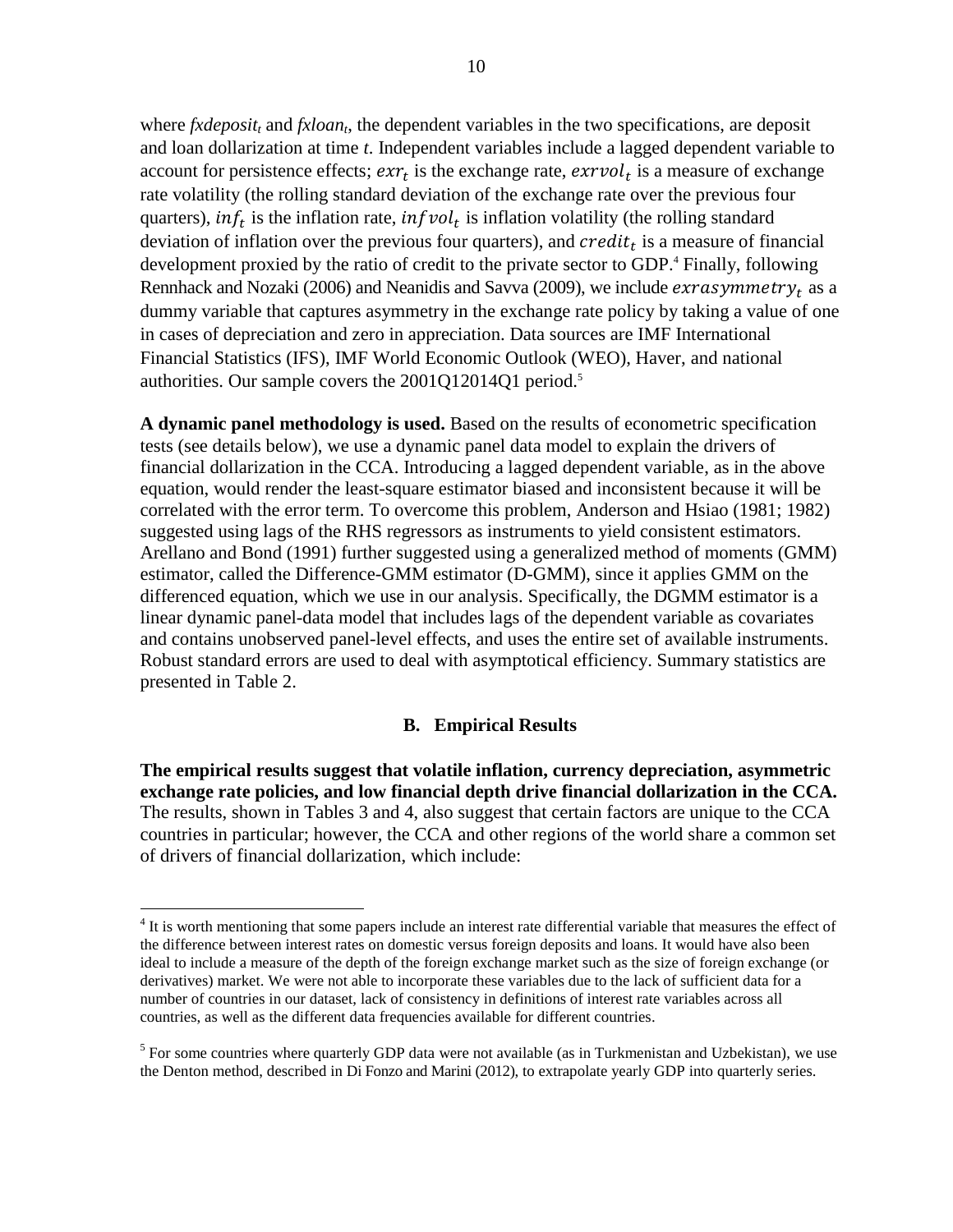- **Frequent depreciations and high volatility of exchange rates are associated with a rise in FX deposits, but not in FX loans.** The depreciation and volatility of exchange rates tend to increase FX deposits (see Table 3). For similar results from the literature, see Honohan (2007) and Neanidis and Savva (2009). Regarding loan dollarization, the empirical results suggest that changes in the exchange rate and its volatility do not appear to affect FX loans in the CCA (see Table 3). Kokenyne and others (2010) also find that exchange rate volatility has a significant impact on liability, not asset, dollarization in their sample, which included many countries from Latin America, Emerging Europe, and Africa.
- **Financial dollarization is a persistent phenomenon.** The study finds that in the CCA, as in other regions of the world, FX deposits and loans show strong persistence, as evident from the statistically and economically significant lagged dependent variables in the regressions (see Tables 3 and 4).
- **Financial depth matters.** The study also finds that weak financial depth contributes to more FX deposits and loans. As Tables 3 and 4 show, lack of financial depth is an important driver of financial dollarization in most regions of the world as well. In many ways, financial dollarization is a response to inadequate risk sharing mechanisms—such as long-term bond markets and hedging instruments—in the domestic currency. Luca and Petrova (2008) show that a developed forward foreign exchange market is associated with lower levels of dollarization. In the former Soviet Union, dollarization was the product of high inflation and the lack of alternative savings instruments after the liberalization of foreign exchange regimes (Sahay and Végh, 1995). Nonetheless, Yeyati (2006) does not find evidence that highly dollarized economies achieve visible gains in financial depth when they adopt dollarized financial intermediation. That is, while weak financial depth promotes dollarization, dollarized financial systems are not necessarily any deeper.

#### **The empirical results also suggest that there are some unique factors that affect financial dollarization in the CCA countries, but not in other regions.** These include:

- **Dollarized deposits induce dollarization of loans.** High levels of FX deposits encourage banks to lend to domestic borrowers in foreign currency to maintain matched balance sheet positions, in effect transferring the burden of exchange rate risk to depositors. Neanidis and Savva (2009) find that short-term loan dollarization is largely driven by currency matching by banks.
- **Inflation volatility, not just inflation, matters.** In contrast to regions elsewhere, the empirical results in the CCA suggest that inflation volatility increases both FX deposits and loans, while higher inflation, per se, only affects FX loans (see Tables 3 and 4). This result is unique for the CCA countries, as inflation volatility has a statistically significant impact on financial dollarization in the CCA, but not in other regions. The IMF (2014) provides a similar finding for the case of deposit dollarization in Kazakhstan. Higher inflation, per se, does not seem to affect FX deposits in any region, but affects FX loans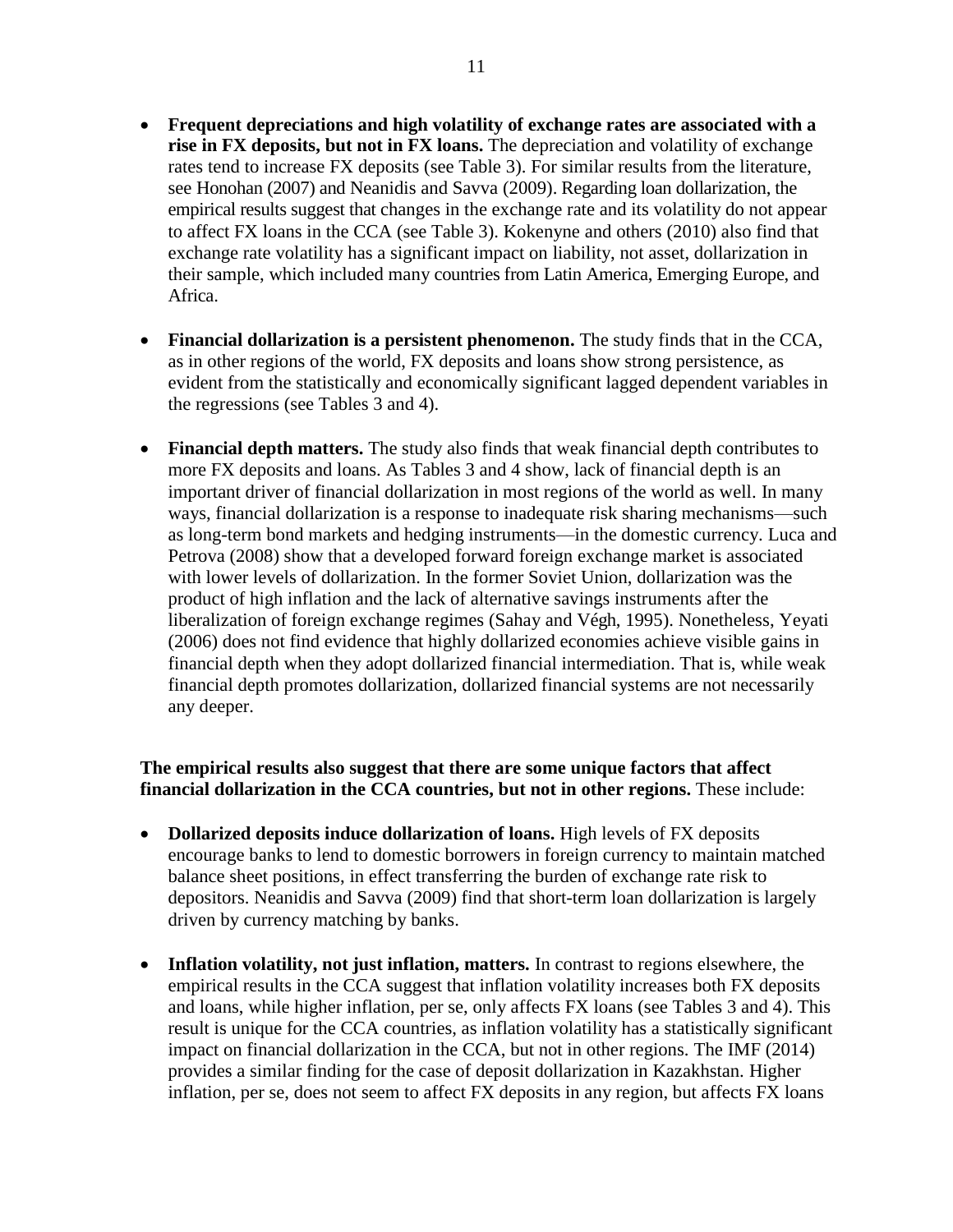in the CCA as well as in the full sample, developing and emerging Asia and emerging and developing economies. The IMF (2015) also finds that higher inflation only affects FX loans and not deposits in the case of Azerbaijan.

 **An asymmetric exchange rate policy decreases confidence in the domestic currency and induces more FX deposits.** The asymmetric nature of exchange rate policy in some CCA countries, where the central bank allows for depreciation but resists appreciation of the domestic currency by using capital controls and/or intervening in the foreign exchange market, induces depositors to hold a higher share of FX deposits to preserve their purchasing power. This is another unique result for the CCA countries; this factor does not seem to influence FX deposits in any other region of the world (see Table 3). In a time-series study on Kazakhstan, the IMF (2014) also reports asymmetric exchange rate policy as one of the contributors to deposit dollarization in the country.

#### **C. Robustness Checks**

<span id="page-11-0"></span>**The empirical results hold under a number of robustness checks.** Specifically, we try different econometric techniques and different sample periods, and account for possible outliers. Tables 5 and 6 present robustness results for the FX deposits and FX loans regressions, respectively.

**The Difference-GMM model, reported in Tables 3 and 4 earlier, is our preferred model.** We use different econometric techniques for robustness, including OLS, static, and dynamic panel data methods. Based on the results of many econometric tests, including the Hausman test and the Sargan test of over-identifying restrictions, we find that the D-GMM model is the most appropriate in both the FX deposits and FX loans regressions. For example, for the Sargan test for the FX deposit regression, 98 instruments were used to estimate eight parameters, so we have a total of 90 over-identifying restrictions. As reported in Table 3, the null hypothesis that the instruments in the DGMM equation are valid is not rejected at the 5 percent significance (95 percent confidence) level, while it is rejected in the case of the SGMM.

**Accounting for outliers does not change the results.** We re-run the D-GMM model on a trimmed sample after cutting the top and bottom 5 percent of observations of the dependent variables, to control for potential outliers. The results are very similar to those of the D-GMM model, in both the FX deposits and loans regressions.

**Splitting the sample into two periods—before and after the global financial crisis (GFC)—does not change the essence of the results.** Most of the results from these two regressions are comparable to the baseline D-GMM regression, although those for the post-GFC period are somewhat closer to the full sample than the pre-GFC results. For the determinants of deposit dollarization, the persistence of FX deposits plays an important role both before and after the GFC, although the absolute value of the coefficient is larger before the GFC rather than after. On exchange rate issues, changes in the exchange rate seem to be more important before the GFC, while exchange rate volatility is more important after the GFC. The results also show that higher inflation does not affect FX deposits, neither before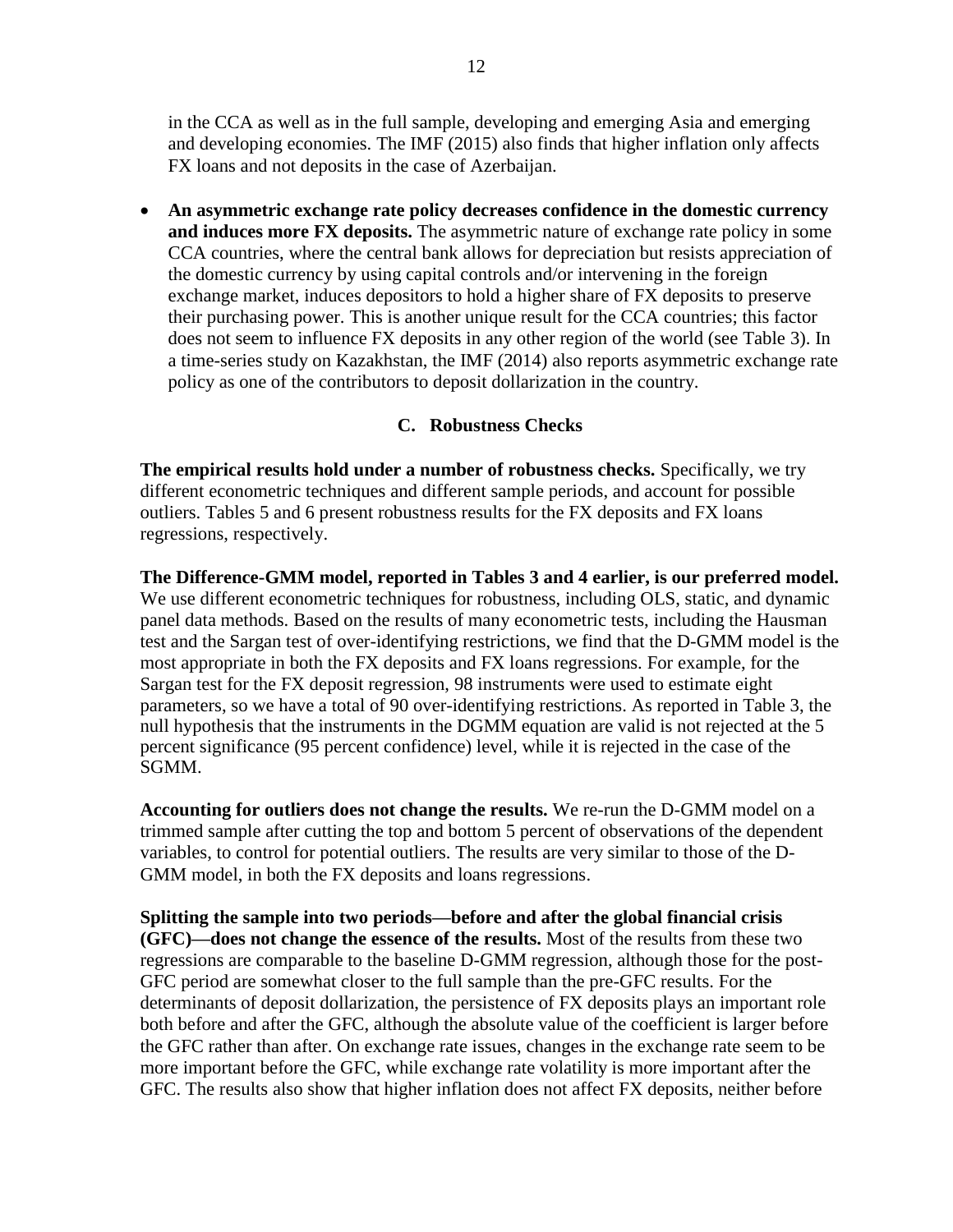nor after the GFC, while inflation volatility only becomes an issue after the GFC. Finally, deeper financial systems seem to reduce deposit dollarization only after the GFC. For the determinants of loan dollarization, results from the pre- and post-GFC periods are broadly the same. Lagged FX loans, FX deposits, and weak financial depth all contribute to more loan dollarization, both before and after the GFC. Inflation and inflation volatility, however, only seem to affect loan dollarization in the post-GFC sample.

**Baseline results are especially relevant in the case of CCA countries with fixed exchange rate regimes.** We split the sample into fixed versus flexible exchange rate regimes, and in the case of the FX deposit regression, find that the persistence and inflation volatility show the same effect, while exchange rate depreciations and the asymmetric nature of exchange rate policy tend to matter only in the case of fixed exchange rate regimes. For the FX loan regression, inflation and financial development seem to matter only in the case of fixed exchange rate regimes, while FX deposits and lagged FX loans are important drivers of loan dollarization in both regimes.

#### **IV. CONCLUSION AND POLICY RECOMMENDATIONS**

<span id="page-12-0"></span>**Empirical results in this paper indicate that the CCA and other regions of the world share a number of common drivers of dollarization.** These include frequent depreciations and high volatility of exchange rates as drivers of FX deposits, while high inflation increases FX banks' lending. Both FX deposits and loans show strong persistence, and weak financial systems exacerbate financial dollarization.

**In contrast to regions elsewhere,** inflation volatility in the CCA increases both FX deposits and loans, while higher inflation, per se, only affects FX loans. Results also indicate that the asymmetric nature of exchange rate policies in some CCA countries induces depositors to hold a higher share of FX deposits to preserve their purchasing power. Finally, high levels of FX deposits encourage banks to lend to domestic borrowers in foreign currency to maintain matched balance sheet positions.

**In light of these results, and building on successful de-dollarization initiatives in Latin America and Emerging Europe, a menu of policies aimed at macroeconomic stabilization, with a complement of prudential regulations is essential for the CCA countries.**

**Although there is no single formula for success, de-dollarization is a process that is largely endogenous to monetary policy and the degree of development of the financial system**. From a macroeconomic perspective, although there is no unique formula for success, credible monetary and exchange rate frameworks, low and stable inflation, and deeper domestic financial markets are essential ingredients of any de-dollarization strategy. An inflation-targeting regime with flexible exchange rates and the absence of fiscal dominance would provide the best framework for market-driven financial de-dollarization (Kokenyne and others, 2010). Flexible exchange rate regimes that imply two-way risks contribute to lower dollarization levels. Broadly, regulations should make domestic agents internalize the risks of dollar intermediation, and authorities should actively promote the local currency (Ize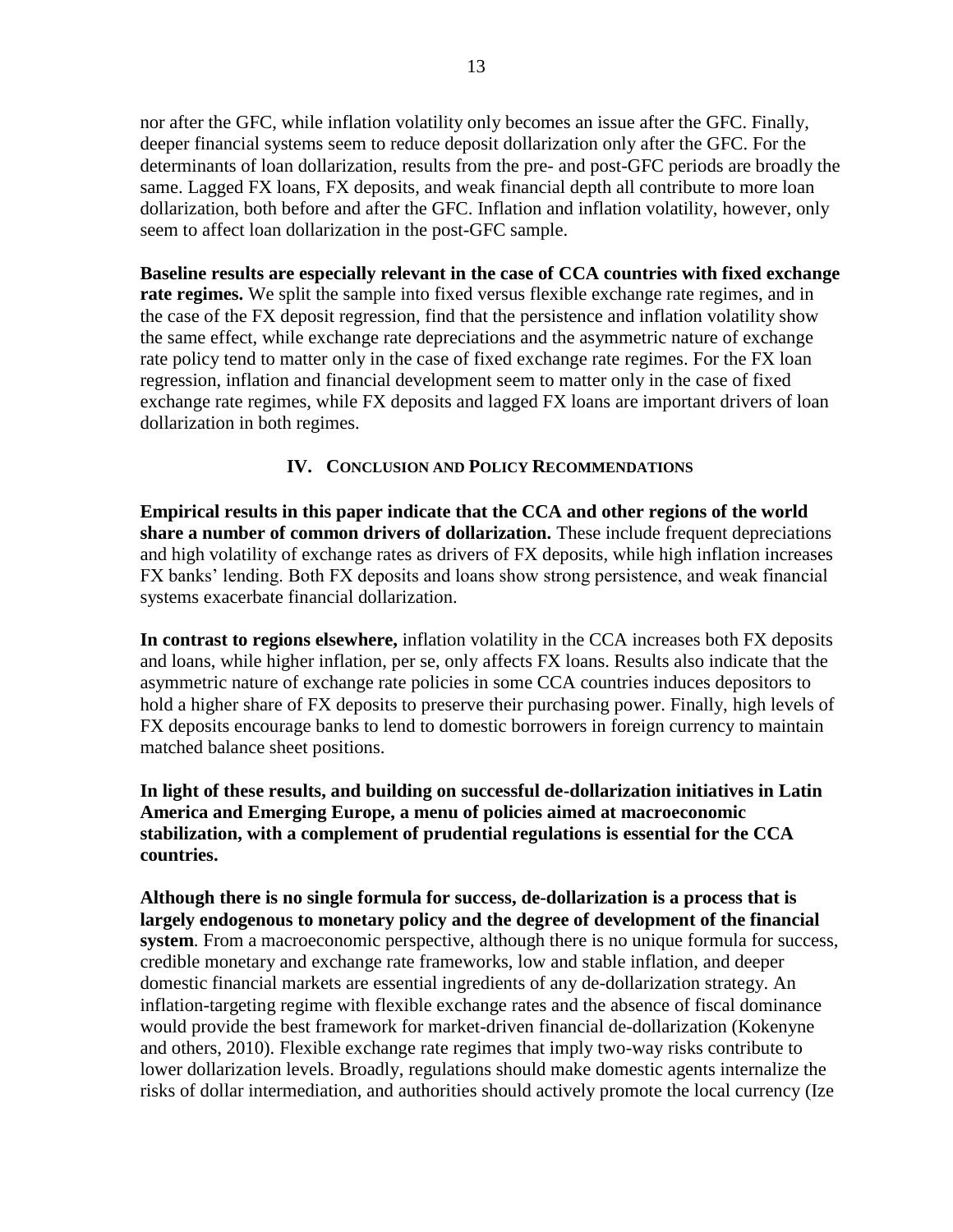and Yeyati, 2005). Dollarization should eventually decline in response to confidencebuilding and market-based policies that address the underlying problems that cause residents to seek out foreign-currency assets as a hedge against domestic macroeconomic instability or uncertainty. Monetary authorities can also decrease interest rate volatility by supporting domestic liquidity in the financial system and developing forward FX markets that allow residents to adequately hedge exposures.

**CCA countries need further deepening of their financial systems to counter FX dollarization.** Introduction of local currency–denominated securities with credible indexation systems, development of markets for instruments to hedge currency risks, enhancement of non-banking institutions and capital markets, improvement of credit information systems, strengthening of supervision, removal of administrative controls on interest rates, and introduction of unbiased taxation on income earned from FX deposits, bonds, or other financial transactions versus local currency taxes are all measures that can help discourage dollarization. As Garcia-Escribano and Sosa (2011) and Garcia-Escribano (2010) show, loan de-dollarization is facilitated by measures that foster capital markets, particularly long-term local-currency bond issuance. Luca and Petrova (2008) emphasize that developing forward and futures FX markets encourages de-dollarization by offering residents more sophisticated hedging mechanisms in the domestic currency. Kokenyne and others (2010) recommend that authorities actively manage public debt, create domestic bond markets, and promote alternatives to dollar-denominated assets, as well as hedging instruments for currency risk.

**CCA policymakers should be aware that successful de-dollarization takes time, and therefore proper sequencing of policies is important.** A study by the IMF (2006) suggests that a credible and successful macroeconomic policy of disinflation is likely to reduce dollarization over time. In this context, proper sequencing of policies is essential. For example, countries with less flexible exchange rate regimes can start by gradually widening the exchange rate bands, managing liquidity more efficiently, and improving the monetary transmission mechanism through more effective policy rates. Generally, policies that target the de-dollarization of deposits contribute to de-dollarization of loans (Garcia-Escribano and Sosa, 2011).

**Effective communication by CCA central banks will be critical.** More transparent and effective communication by central bank officials is also important for building public trust in the credibility of monetary policymaking. Ize and Yeyati (2005) note that de-dollarization is very closely linked to improving monetary credibility, arguing that reforms should build the institutional capacity of the central bank to pursue independent monetary policy. Establishing credibility may entail switching monetary regimes and introducing an explicit price stability mandate. A monetary policy framework rooted in credible communication of future actions can help enhance the attractiveness of the domestic currency through the expectations channel.

**Increasing the attractiveness of the domestic currency is essential.** Over the short term, CCA countries should focus on measures that make the local currency more attractive and reduce the asymmetry of exchange rate policy. Cayazzo and others (2006), Rennhack and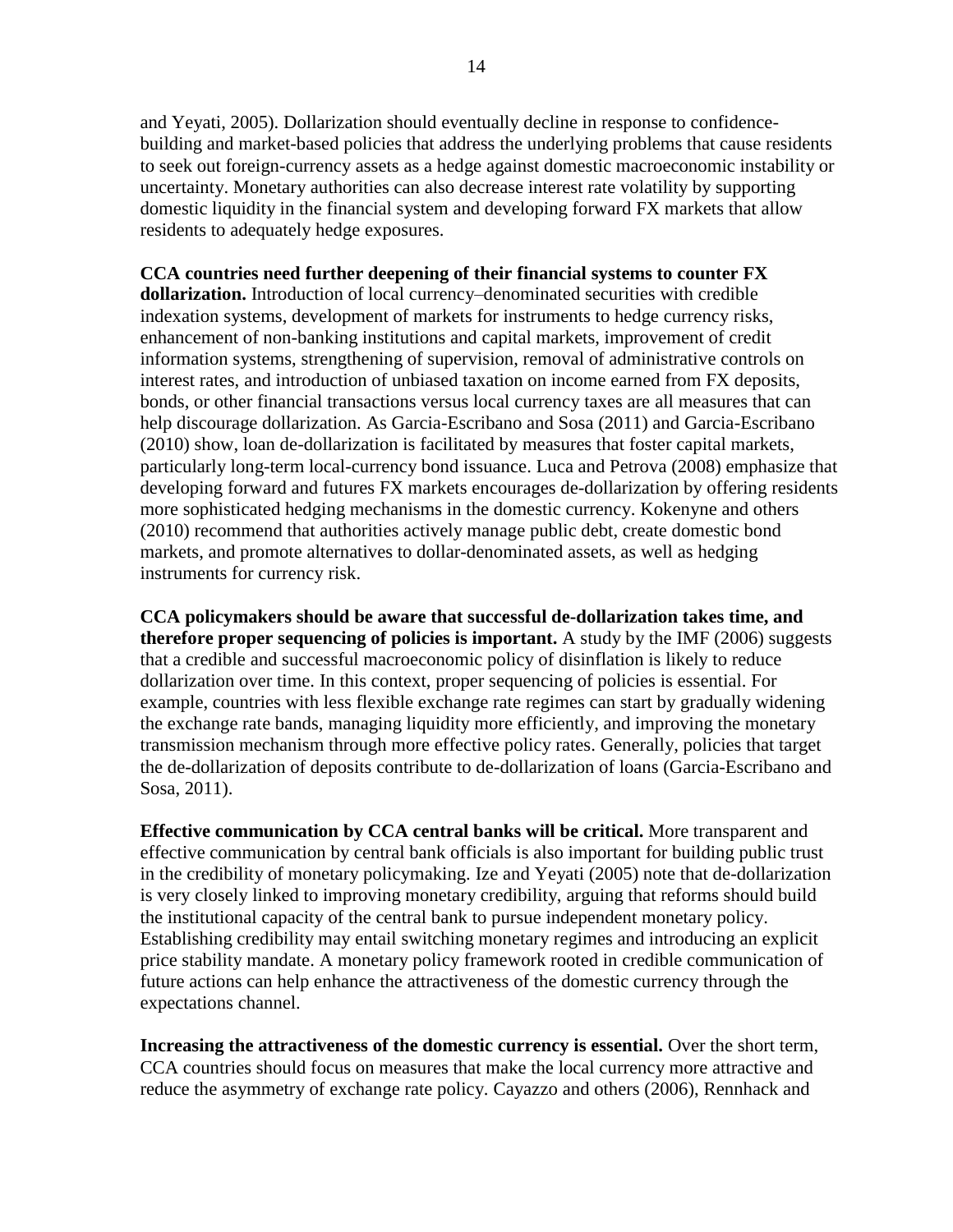Nozaki (2006), and García-Escribano and Sosa (2011) summarize some de-dollarization examples of successful countries in Latin American and Emerging Europe. Successful initiatives and prudential regulations in these countries include holding reserve requirements for FX deposits in local currency, imposing higher reserve requirements on FX deposits, and remunerating the reserve requirement on local currency deposits at a higher rate than for FX deposits. Some Latin American countries required banks to carry routine evaluations of currency risks, or, alternatively, to set up reserves as a percentage of foreign currency credit that has not been evaluated. Liquidity requirements have also been regulated, requiring banks to hold liquid assets of certain percentages on their short-term liabilities, with higher requirements for foreign currency than for domestic currency liabilities. Other measures include raising insurance premiums on FX deposits, limiting FX lending to un-hedged borrowers, requesting credit bureaus to provide currency-specific information on all debt, and requiring banks to conduct routine evaluations of currency risks.

**It is important to encourage market-based de-dollarization as opposed to forced dedollarization.** In an unstable macroeconomic environment, policy measures that force dedollarization may lead to capital flight, financial disintermediation, and banking sector instability (Kokenyne and others, 2010). De-dollarization measures that have failed in the past include the forced conversion of foreign currency deposits and the suspension of access to foreign currency deposits. Authorities should use caution in introducing interest rate or capital controls, policies that place limits on foreign currency borrowing or lending, and requirements to use local currency in domestic transactions. Furthermore, the regulatory burden associated with the de-dollarization process may lead to disintermediation or potentially more risky intermediation (Ize and Yeyati, 2005). Policymakers should thus be attuned to opportunities for regulatory arbitrage.

**Finally, implementation challenges exist.** When implementing de-dollarization measures, policymakers need to account for risks from potential financial disintermediation and instability, and/or capital flight. De-dollarization policies also face the difficult task of changing ingrained behaviors; in dollarized economies, the public becomes used to dealing in foreign currency and may resist the costs of switching to the domestic currency. Finally, because of the persistence of dollarization, de-dollarization may proceed very gradually, and policymakers may need to sustain reform momentum over many years.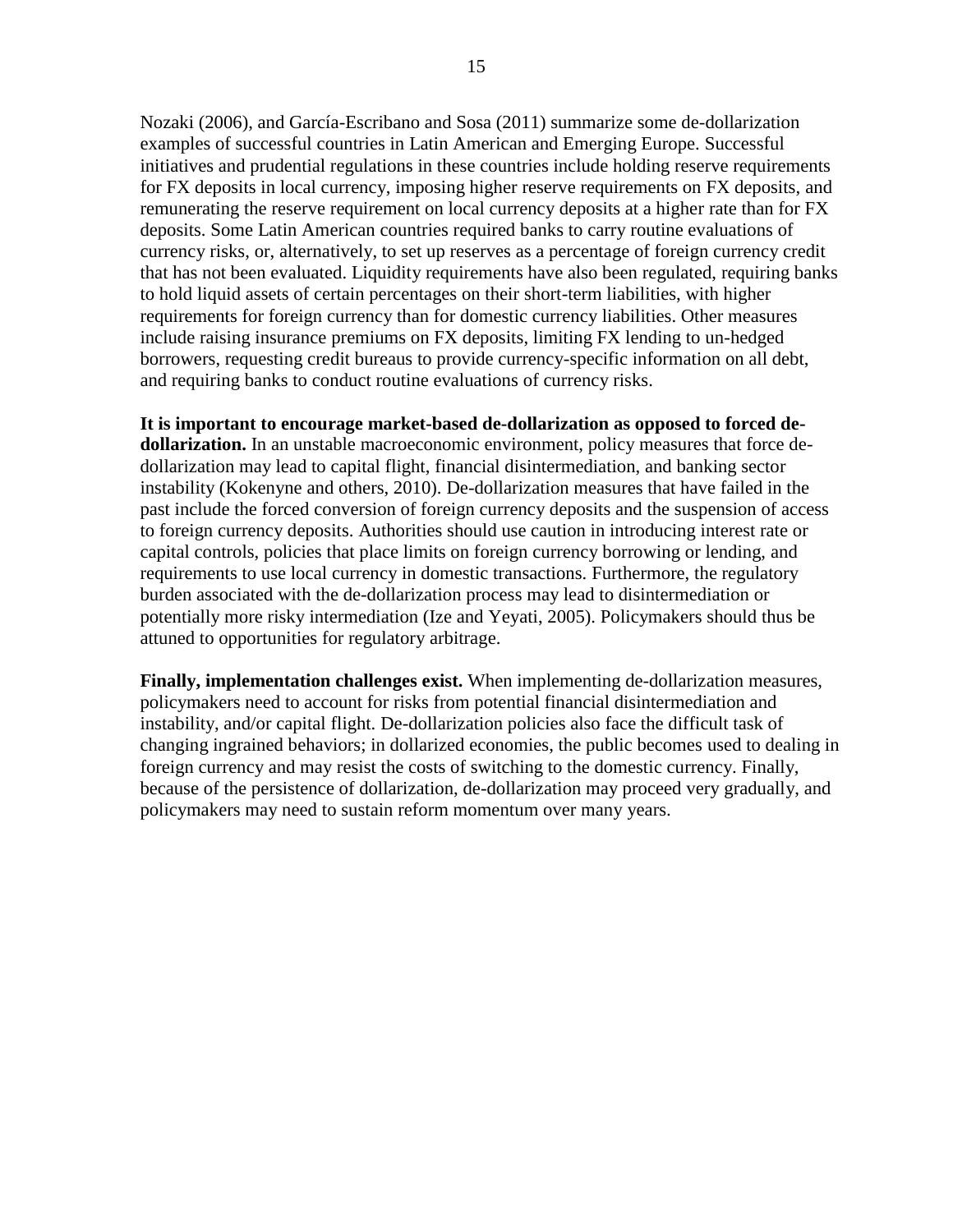#### **REFERENCES**

- <span id="page-15-0"></span>Acosta-Ormaechea, Santiago, and David Coble (2011) "The Monetary Transmission in Dollarized and Non-Dollarized Economies: The Cases of Chile, New Zealand, Peru and Uruguay," *IMF Working Paper* WP/11/87. (Washington: International Monetary Fund).
- Anderson, T.W., and C. Hsiao (1981) "Estimation of Dynamic Models with Error Components," *Journal of the American Statistical Association* 76 (375): 589606.
- Anderson, T.W., and C. Hsiao (1982) Formulation and Estimation of Dynamic Models Using Panel Data," *Journal of Econometrics* 18 (1): 4782.
- Arellano, M., and S. Bond (1991) "Some Tests of Specification for Panel Data: Monte Carlo Evidence and an Application to Employment Equations," *The Review of Economic Studies* 58 (2): 27797.
- Cayazzo, J., A. Pascual, E. Gutierrez, and S. Heysen (2006) "Toward an Effective Supervision of Partially Dollarized Banking Systems," *IMF Working Paper* WP/06/32. (Washington: International Monetary Fund).
- De Nicoló, Gianni, Patrick Honohan, and Alain Ize (2005) "Dollarization of Bank Deposits: Causes and Consequences," *Journal of Banking and Finance* 29 (7): 1697–1727.
- Di Fonzo, Tommaso, and Marco Marini (2012) "On the Extrapolation with the Denton Proportional Benchmarking Method," *IMF Working Paper* WP/12/169. (Washington: International Monetary Fund).
- Erasmus, L., J. Leichter, and J. Menkulasi (2009) "De-dollarization in Liberia: Lessons from Cross-country Experience," *IMF Working Paper* WP/09/37. (Washington: International Monetary Fund).
- Fischer, Felix, Charlotte Lundgren, and Samir Jahjah (2013) "Making Monetary Policy More Effective: The Case of the Democratic Republic of the Congo," *IMF Working Paper* WP/13/226. (Washington: International Monetary Fund).
- García-Escribano, M. (2010) "Peru: Drivers of De-dollarization," *IMF Working Paper* WP/10/169. (Washington: International Monetary Fund).
- García-Escribano, M. and S. Sosa (2011) "What is Driving Financial De-dollarization in Latin America?" *IMF Working Paper* WP/11/10. (Washington: International Monetary Fund).
- Honohan, Patrick (2007) "Dollarization and Exchange Rate Fluctuations," *World Bank Policy Research Working Paper* No. 4172. (Washington: World Bank).
- IMF (2015)\_"Azerbaijan: Selected Issues Paper," forthcoming *IMF Country Report*. (Washington: International Monetary Fund).
- IMF (2014)\_ "Kazakhstan: Selected Issues Paper," *IMF Country Report* 14/243. (Washington: International Monetary Fund).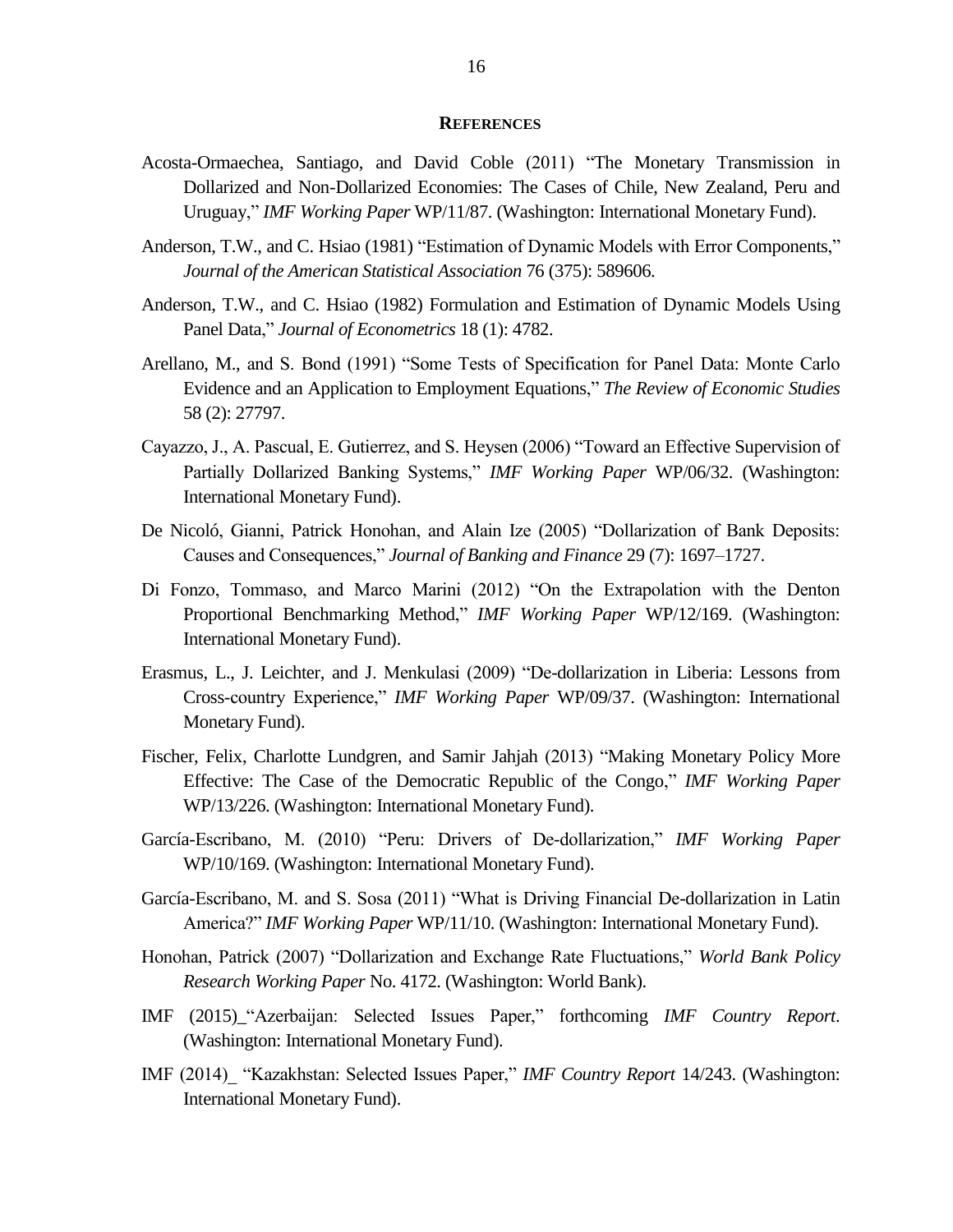- IMF (2007) "Peru: Selected Issues Paper," *IMF Country Report* 07/53. (Washington: International Monetary Fund).
- IMF (2006) "Inflation Targeting and the IMF," *IMF Board Paper* SM/06/33. (Washington: International Monetary Fund).
- Ize, A., and E. L. Yeyati (2005) "Financial Dollarization: Is It for Real?" *IMF Working Paper* WP/05/187. (Washington: International Monetary Fund).
- Ize, A., and E. L. Yeyati (2003) "Financial Dollarization," *Journal of International Economics* 59 (2): 323347.
- Ize, A., and E. L. Yeyati (1998) "Dollarization of Financial Intermediation: Causes and Policy Implications?" *IMF Working Paper* WP/98/28. (Washington: International Monetary Fund).
- Kokenyne, A., J. Ley, and R. Veyrune (2010) "De-dollarization," *IMF Working Paper* WP/10/188. (Washington: International Monetary Fund).
- Leiderman, L., R. Maino, and E. Parrado (2006) "Inflation Targeting in Dollarized Economies," IMF Working Paper WP/06/157. (Washington: International Monetary Fund).
- Luca, Alina and Iva Petrova (2008) "What Drives Credit Dollarization in Transition Economies?," *Journal of Banking and Finance* 32 (5): 858869.
- Mwase, Nkunde and Francis Y. Kumah (2015) "Revisiting the Concept of Dollarization: The Global Financial Crisis and Dollarization in Low-Income Countries," *IMF Working Paper* WP/15/12. (Washington: International Monetary Fund).
- Neanidis, Kyriakos C., Christos S. Savva (2009) "Financial Dollarization: Short-run Determinants in Transition Economies," *Journal of Banking and Finance* 33 (10): 1860– 1873.
- Rennhack, R. and M. Nozaki (2006) "Financial Dollarization in Latin America," *IMF Working Paper* WP/06/7. (Washington: International Monetary Fund).
- Sahay, Ratna and Carlos Végh (1995) "Dollarization in Transition Economies: Evidence and Policy Implications," *IMF Working Paper* WP/95/96. (Washington: International Monetary Fund).
- Yeyati, Eduardo Levy (2006) "Financial Dollarization: Evaluating the Consequences," *Economic Policy* 21 (45): 61118.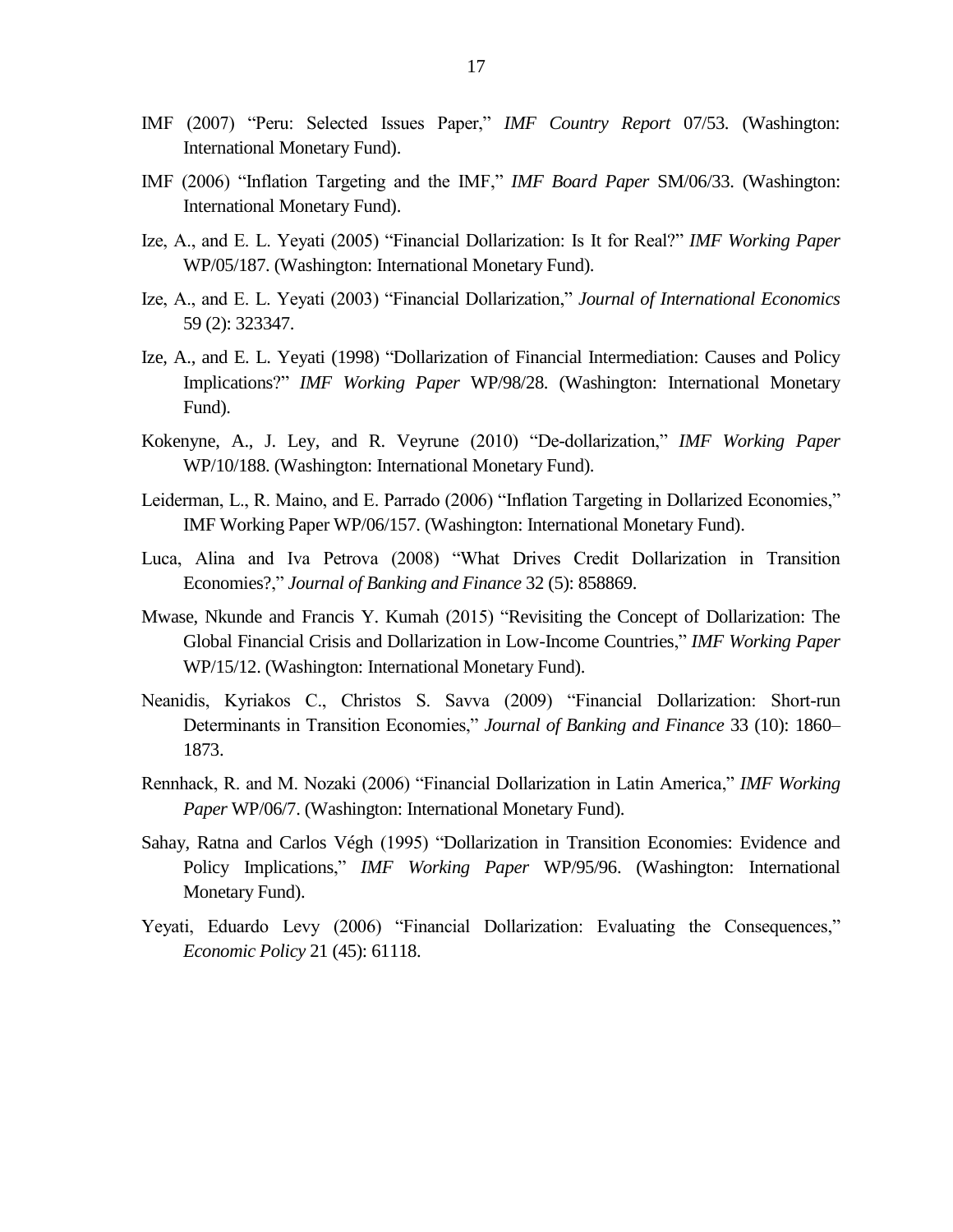# **Tables**

|                                            | <b>Monetary Policy Framework</b>           |                                                |                                                  |                                           |  |  |  |
|--------------------------------------------|--------------------------------------------|------------------------------------------------|--------------------------------------------------|-------------------------------------------|--|--|--|
| <b>Exchange Rate</b><br><b>Arrangement</b> | U.S. dollar or<br>euro anchor              | <b>Monetary</b><br>target                      | <b>Inflation</b><br>targeting                    | <b>Other</b>                              |  |  |  |
| <b>Conventional peg</b>                    | Comoros, South<br>Sudan, TKM,<br>Venezuela |                                                |                                                  |                                           |  |  |  |
| <b>Stabilized arrangement</b>              | KAZ, Macedonia,<br>$V$ ietnam $1$          | $Bangladesh1$ ,<br>Congo <sup>1</sup> , $TIK1$ |                                                  | Angola <sup>1</sup> ,<br>AZE <sup>1</sup> |  |  |  |
| Crawl-like arrangement                     | Croatia, Jamaica                           | China <sup>1</sup> , $UZB1$                    | ARM,<br>Dominican Rep. <sup>1</sup>              | <b>Belarus</b>                            |  |  |  |
| Other managed<br>arrangement               |                                            | Nigeria,<br>Rwanda                             | Czech Rep.                                       | KGZ,<br>Russia                            |  |  |  |
| <b>Floating</b>                            |                                            |                                                | Brazil, GEO.<br>Romania, South<br>Africa, Turkey | India                                     |  |  |  |
| <b>Free-floating</b>                       |                                            |                                                | Chile, Mexico,<br>Poland                         |                                           |  |  |  |

<span id="page-17-0"></span>Table 1: Exchange Rate and Monetary Frameworks in the CCA

<sup>1</sup>These countries maintain a de facto exchange rate anchor to the U.S. dollar.

Sources: IMF Annual Report on Exchange Arrangements & Exchange Restrictions; IMF country reports.

<span id="page-17-1"></span>

| Table 2: Summary Statistics for Regression Variables in the CCA |  |  |  |
|-----------------------------------------------------------------|--|--|--|
|                                                                 |  |  |  |

|                | Obs | Mean     | Std. Dev | Min        | Max      |
|----------------|-----|----------|----------|------------|----------|
| Log(fx loan)   | 364 | 3.574621 | 1.061646 | $-1.60944$ | 4.753715 |
| Log(fxdeposit) | 339 | 3.93807  | 0.425402 | 2.661841   | 4.466441 |
| Log(exr)       | 392 | 2.915796 | 2.573393 | $-0.24296$ | 7.709832 |
| Exrvol         | 370 | 7.824148 | 23.99622 | $\theta$   | 235.9098 |
| Exrasymmetry   | 396 | 0.090909 | 0.923295 | $-1$       |          |
| Inf            | 409 | 0.085955 | 0.075303 | $-0.06521$ | 0.617309 |
| <i>Infvol</i>  | 391 | 2.549398 | 2.673644 | 0.207859   | 21.60189 |
| Log(credit)    | 323 | 1.316759 | 2.215232 | $-4.87544$ | 4.076545 |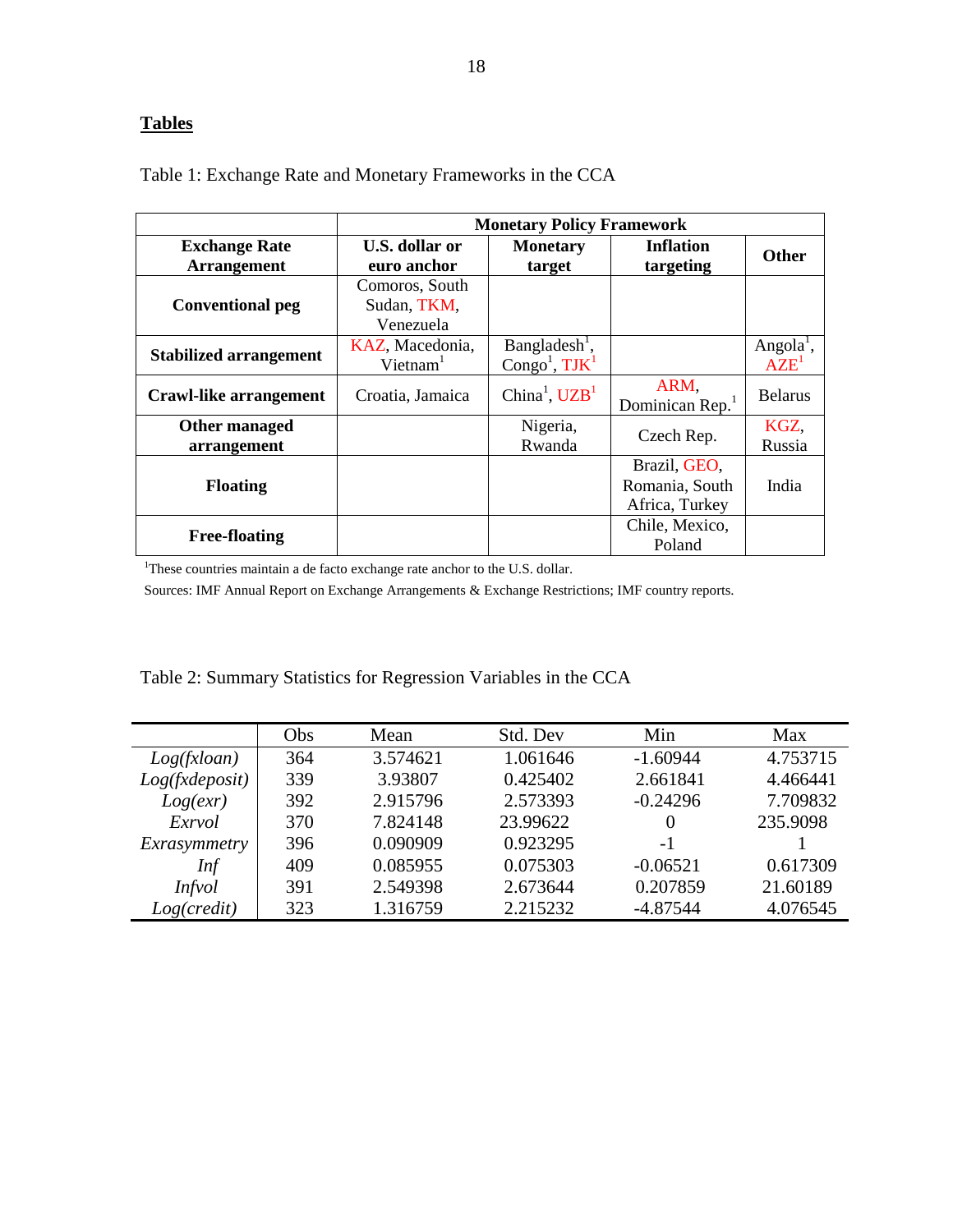|                | <b>CCA</b>   | All          | <b>EUR</b>    | <b>LAC</b>   | <b>DEVEMASIA</b> | <b>EMDE</b>  |
|----------------|--------------|--------------|---------------|--------------|------------------|--------------|
| L.lfxdeposit   | 0.599        | 0.426        | 0.184         | 0.289        | 0.525            | 0.429        |
|                | $(9.20)$ *** | $(7.01)$ *** | $(6.14)$ ***  | $(3.15)$ *** | $(3.83)$ ***     | $(7.33)$ *** |
| lexr           | 0.194        | 0.162        | $-0.051$      | $-0.336$     | 0.535            | 0.161        |
|                | $(4.12)$ *** | $(2.45)$ **  | (0.93)        | (1.25)       | $(1.92)^*$       | $(2.43)$ **  |
| exrvol         | 0.002        | $-0.000$     | 0.000         | 0.001        | 0.023            | $-0.000$     |
|                | $(2.07)$ **  | (0.81)       | (0.55)        | $(1.70)*$    | (0.39)           | (0.85)       |
| $exr_dum$      | 0.012        | $-0.004$     | $-0.006$      | $-0.038$     | 0.005            | $-0.004$     |
|                | $(2.22)$ **  | (0.84)       | (1.18)        | $(2.22)$ **  | (0.54)           | (0.85)       |
| inf            | 0.145        | 0.072        | $-0.068$      | 0.779        | 0.648            | 0.075        |
|                | (1.44)       | (0.61)       | (0.49)        | (0.80)       | (0.93)           | (0.63)       |
| infvol         | 0.014        | 0.000        | $-0.006$      | $-0.044$     | $-0.009$         | 0.000        |
|                | $(5.51)$ *** | (0.02)       | $(1.96)^*$    | $(2.05)$ **  | (0.51)           | (0.07)       |
| lcredit        | $-0.119$     | $-0.063$     | $-0.234$      | $-0.037$     | 0.230            | $-0.064$     |
|                | $(5.49)$ *** | $(2.46)$ **  | $(12.44)$ *** | (0.24)       | (1.35)           | $(2.45)$ **  |
| cons           | 1.158        | 1.606        | 2.642         | 3.314        | $-0.630$         | 1.604        |
|                | $(4.17)$ *** | $(5.98)$ *** | $(19.86)$ *** | $(1.99)$ **  | (0.64)           | $(6.10)$ *** |
| $\overline{N}$ | 255          | 886          | 278           | 83           | 55               | 882          |

<span id="page-18-0"></span>Table 3: Regression Estimates of the Drivers of Deposit Dollarization

\* *p*<0.1; \*\* *p*<0.05; \*\*\* *p*<0.01. Z-statistics are in parenthesis.

## <span id="page-18-1"></span>Table 4: Regression Estimates of the Drivers of Loan Dollarization

|                   | <b>CCA</b>   | All           | <b>EUR</b>    | <b>LAC</b>   | <b>DEVEMASIA</b> | <b>EMDE</b>   |
|-------------------|--------------|---------------|---------------|--------------|------------------|---------------|
| L.lfxloan         | 0.397        | 1.070         | 0.998         | 0.815        | 0.546            | 0.767         |
|                   | $(4.80)$ *** | $(14.28)$ *** | $(22.89)$ *** | $(6.84)$ *** | $(5.78)$ ***     | $(30.28)$ *** |
| <i>lfxdeposit</i> | 0.327        | $-0.014$      | 0.001         | $-0.006$     | $-0.108$         | 0.011         |
|                   | $(4.65)$ *** | (0.46)        | (1.57)        | (0.14)       | (0.52)           | (0.47)        |
| lexr              | 0.043        | 0.144         | $-0.026$      | 0.073        | 0.182            | $-0.008$      |
|                   | (0.70)       | $(1.78)$ *    | (1.34)        | (1.18)       | $(1.80)$ *       | (0.07)        |
| exrvol            | 0.001        | $-0.000$      | $-0.000$      | 0.000        | 0.007            | $-0.000$      |
|                   | (0.91)       | $(1.68)$ *    | (1.54)        | (0.83)       | $(2.09)$ **      | (1.33)        |
| exr_dum           | $-0.003$     | $-0.003$      | 0.022         | $-0.001$     | 0.011            | 0.002         |
|                   | (0.55)       | (0.39)        | $(3.80)$ ***  | (0.18)       | $(4.74)$ ***     | (0.46)        |
| inf               | 0.495        | 0.289         | 0.086         | $-0.653$     | 0.488            | 0.285         |
|                   | $(4.50)$ *** | $(2.01)$ **   | (1.39)        | (1.32)       | $(2.71)$ ***     | $(1.82)^*$    |
| infvol            | 0.008        | 0.002         | $-0.000$      | 0.007        | $-0.003$         | 0.005         |
|                   | $(2.68)$ *** | (0.57)        | (0.31)        | (0.53)       | (1.10)           | (0.85)        |
| lcredit           | $-0.153$     | $-0.070$      | $-0.018$      | 0.104        | $-0.085$         | $-0.101$      |
|                   | $(5.22)$ *** | $(2.07)$ **   | $(2.20)$ **   | $(2.52)$ **  | (1.17)           | $(1.84)$ *    |
| $_{\rm cons}$     | 0.959        | $-0.409$      | 0.071         | $-0.092$     | 2.085            | 0.987         |
|                   | $(2.56)$ **  | (1.09)        | (0.49)        | (0.13)       | (1.34)           | $(2.50)$ **   |
| $\overline{N}$    | 255          | 620           | 89            | 29           | 31               | 616           |

\* *p*<0.1; \*\* *p*<0.05; \*\*\* *p*<0.01. Z-statistics are in parenthesis.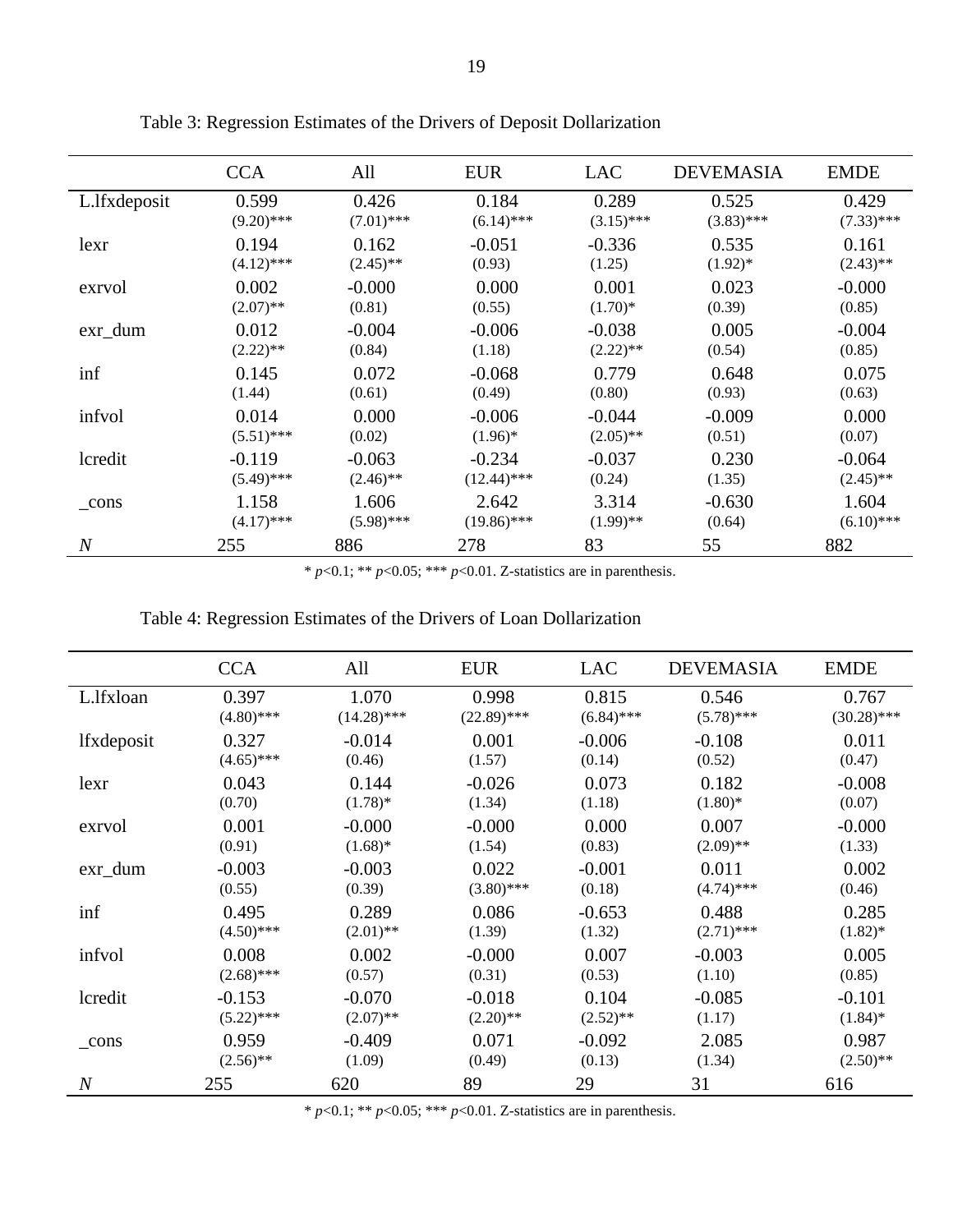<span id="page-19-0"></span>

|                             | <b>OLS</b>    | <b>OLS</b>     | FE            | RE            | <b>DGMM</b>  | SGMM          | Trimmed      | Pre-GFC      | Post-<br><b>GFC</b> | FixedER       | Flexible<br>ER |
|-----------------------------|---------------|----------------|---------------|---------------|--------------|---------------|--------------|--------------|---------------------|---------------|----------------|
| L.lfxd                      | 0.846         | 0.786          | 0.846         | 0.992         | 0.599        | 0.972         | 0.583        | 0.916        | 0.547               | 0.690         | 0.681          |
| ep                          | $(16.57)$ *** | $(12.67)$ ***  | $(25.78)$ *** | $(57.12)$ *** | $(9.20)$ *** | $(67.07)$ *** | $(8.75)$ *** | $(6.34)$ *** | $(6.49)$ ***        | $(11.34)$ *** | $(8.03)$ ***   |
| lexr                        | 0.047         | 0.046          | 0.047         | 0.001         | 0.194        | $-0.000$      | 0.237        | 0.490        | 0.201               | 0.179         | $-0.016$       |
|                             | (1.24)        | (0.97)         | $(1.72)*$     | (0.46)        | $(4.12)$ *** | (0.07)        | $(4.43)$ *** | $(2.67)$ *** | (1.32)              | $(3.98)$ ***  | (0.16)         |
| exrvol                      | 0.001         | 0.000          | 0.001         | $-0.001$      | 0.002        | $-0.001$      | 0.002        | 0.001        | 0.003               | 0.002         | 0.002          |
|                             | (0.47)        | (0.23)         | (0.74)        | (1.03)        | $(2.07)$ **  | (1.24)        | $(2.43)$ **  | (0.75)       | $(2.28)$ **         | (1.64)        | (1.19)         |
| $ext_d$                     | 0.022         | 0.017          | 0.022         | 0.016         | 0.012        | 0.018         | 0.014        | 0.014        | 0.008               | 0.025         | 0.012          |
|                             | $(4.13)$ ***  | $(3.17)$ ***   | $(4.25)$ ***  | $(3.23)$ ***  | $(2.22)$ **  | $(5.03)$ ***  | $(2.62)$ *** | $(1.80)$ *   | $(1.73)*$           | $(3.25)$ ***  | (1.61)         |
| inf                         | 0.266         | 0.359          | 0.266         | 0.197         | 0.145        | 0.193         | 0.138        | 0.227        | 0.081               | 0.045         | 0.111          |
|                             | $(3.86)$ ***  | $(2.43)$ **    | $(3.01)$ ***  | $(2.29)$ **   | (1.44)       | $(3.13)$ ***  | (1.26)       | (0.73)       | (0.75)              | (0.31)        | (0.72)         |
| infvol                      | 0.007         | 0.005          | 0.007         | 0.005         | 0.014        | 0.005         | 0.014        | $-0.004$     | 0.014               | 0.006         | 0.014          |
|                             | $(3.03)$ ***  | $(1.67)^*$     | $(3.24)$ ***  | $(2.25)$ **   | $(5.51)$ *** | $(3.52)$ ***  | $(5.47)$ *** | (0.40)       | $(3.63)$ ***        | $(1.66)$ *    | $(4.00)$ ***   |
| lcredit                     | $-0.012$      | 0.017          | $-0.012$      | $-0.003$      | $-0.119$     | $-0.004$      | $-0.113$     | 0.048        | $-0.189$            | $-0.093$      | $-0.040$       |
|                             | (1.34)        | (0.91)         | (1.47)        | (1.21)        | $(5.49)$ *** | $(1.86)$ *    | $(4.57)$ *** | (1.22)       | $(2.52)$ **         | $(5.05)$ ***  | (1.46)         |
| $_{cons}$                   | 0.028         | 0.162          | 0.453         | $-0.000$      | 1.158        | 0.084         | 1.164        | $-0.760$     | 1.416               | 0.970         | 1.269          |
|                             | (0.08)        | (0.39)         | $(3.18)$ ***  | (0.00)        | $(4.17)$ *** | (1.32)        | $(4.18)$ *** | (1.35)       | $(2.46)$ **         | $(3.97)$ ***  | $(2.48)$ **    |
| Ctryd                       | Y             | $\overline{Y}$ |               |               |              |               |              |              |                     |               |                |
| <b>Timed</b>                | $\mathbf N$   | Y              |               |               |              |               |              |              |                     |               |                |
| $R^2$                       | 0.97          | 0.98           | 0.79          | 0.96          |              |               |              |              |                     |               |                |
| Haus                        |               |                | $30.26***$    |               |              |               |              |              |                     |               |                |
| man                         |               |                |               |               |              |               |              |              |                     |               |                |
| Sarga                       |               |                |               |               | 97.68        | 176.86**      |              |              |                     |               |                |
| $\boldsymbol{n}$<br># instr |               |                |               |               | 98           | 145           |              |              |                     |               |                |
| $\boldsymbol{N}$            | 263           | 263            | 263           | 263           | 255          | 263           | 217          | 75           | 174                 | 106           | 149            |

Table 5: Robustness Checks on Determinants of Deposit Dollarization

\* *p*<0.1; \*\* *p*<0.05; \*\*\* *p*<0.01